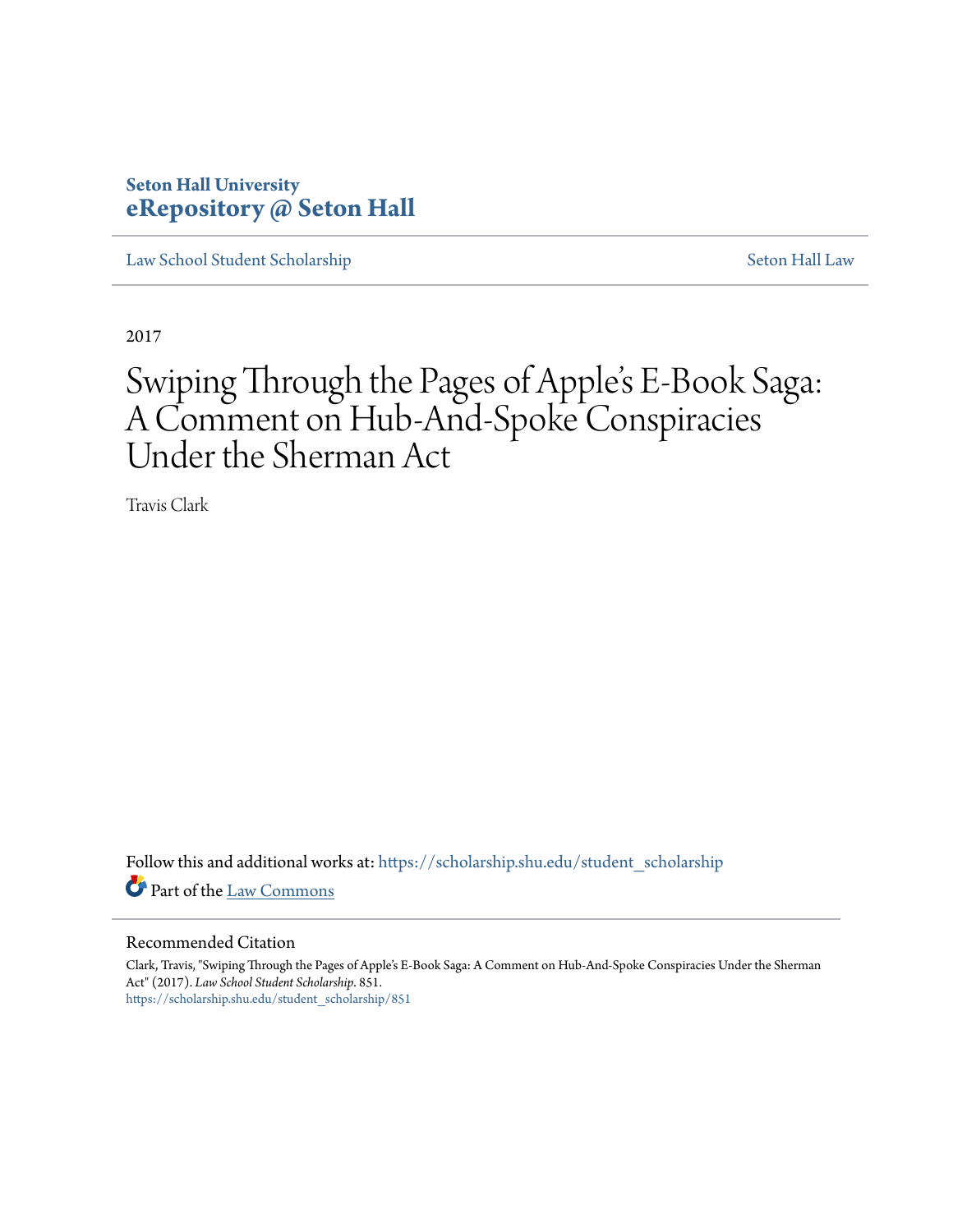## Swiping Through the Pages of Apple's E-Book Saga: A Comment on Hub-And-Spoke Conspiracies Under the Sherman Act

## Travis Clark\*

#### I. Introduction

With the release of the iPad in 2009, Apple entered into agreements with five of the six major publishing companies ("publisher defendants" or "publishers") to sell "e-books" on the new device. At the time, Amazon was the only real competitor in the e-book market. Amazon had set the price of e-books at \$9.99, and the publishing companies saw this pricing as a threat to their way of doing business. Apple approached the publishing companies and proposed an agency model that resulted in the publisher defendants receiving less per e-book sold via Apple as opposed to Amazon. However, this agreement allowed the publishers to regain control of pricing over Amazon. The increase in e-book prices from \$9.99 to \$14.99 (and \$19.99 for best sellers) caught the attention of the United States Department of Justice ("DOJ"), and subsequently, the DOJ and thirty-three states filed suit against Apple and the publisher defendants for conspiring to raise prices across the e-book market.

This Comment will analyze the resulting recent decision *United States v. Apple, Inc.*, 1 and its application of the *per se* rule in determining whether Apple's conduct unreasonably restrained trade in violation of Section 1 of the Sherman Antitrust Act. Part II will discuss the history and development of Section 1 of the Sherman Act. Part III will provide an overview of *Apple* and the Second Circuit's decision. Part IV will argue why the rule of reason is the proper standard for

<sup>\*</sup> J.D. Candidate, 2017, Seton Hall University School of Law; B.A., 2013, Bucknell University. Thank you to Professor Charles Sullivan and my fellow *Law Review* editors for their help and guidance throughout the writing of this Comment.

<sup>1</sup> United States v. Apple, Inc*.*, 791 F.3d 290 (2d Cir. 2015).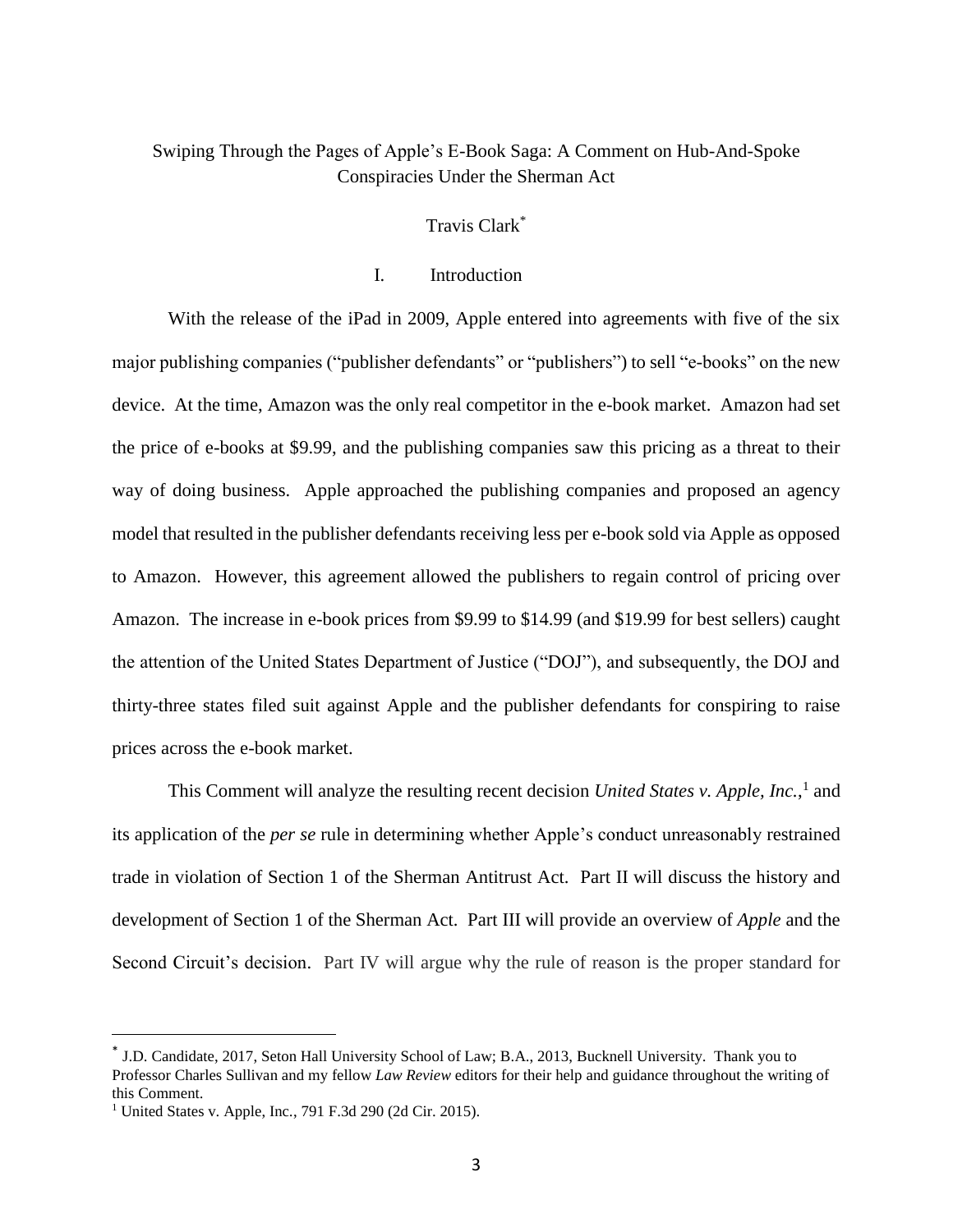analyzing Apple's liability under  $\S$  1 of the Sherman Act. Part V will briefly conclude with why the procompetitive effects outweigh the anticompetitive effects of Apple's conduct.

#### II. History and Development of Section 1

Under Section 1 of the Sherman Antitrust Act ("Sherman Act"), "[e]very contract, combination in the form of trust or otherwise, or conspiracy, in restraint of trade or commerce among the several States, or with foreign nations, is declared to be illegal. $\frac{1}{2}$  The 51st Congress passed the Sherman Act in 1890. Although the goals of the Act have been hotly debated since its inception, its core purpose is to protect competition by prohibiting unreasonable restraints of trade.<sup>3</sup> The Sherman Act was constructed broadly in order to adjust to the Nation's economic conditions as they change over time: "Just as the common law adapts to modern understanding and greater experience, so too does the Sherman Act's prohibition on 'restraints of trade' evolve to meet the dynamics of present economic conditions."<sup>4</sup>

#### A. Setting the Framework

Violation of Section 1 requires proof of "(1) a contract, combination, or conspiracy among two or more separate entities that (2) unreasonably restrains trade and (3) affects interstate or foreign commerce."<sup>5</sup> A conspiracy requires either direct or circumstantial proof of a concerted action.<sup>6</sup> The Supreme Court has explained that the evidence presented must prove that the parties "had a conscious commitment to a common scheme designed to achieve an unlawful objective."<sup>7</sup>

 $2$  15 U.S.C. § 1 (year).

<sup>3</sup> *See* HERBERT HOVENKAMP, THE ANTITRUST ENTERPRISE: PRINCIPLE AND EXECUTION (2005).

<sup>4</sup> Leegin Creative Leather Prods. v. PSKS, Inc*.*, 551 U.S. 877, 899 (2007) ("Congress intended § 1 to give courts the ability 'to develop governing principles of law' in the common-law tradition.") (internal citations omitted); *see also* Business Electronics Corp. v. Sharp Electronics Corp., 485 U.S. 717, 731 (1988) ("The changing content of the term 'restraint of trade' was well recognized at the time the Sherman Act was enacted.").

<sup>5</sup> Antitrust Law Developments, p. 2.

<sup>6</sup> *See id.*

<sup>7</sup> Monsanto Co. v. Spray-Rite Service Corp., 465 U.S. 752, 768 (1984).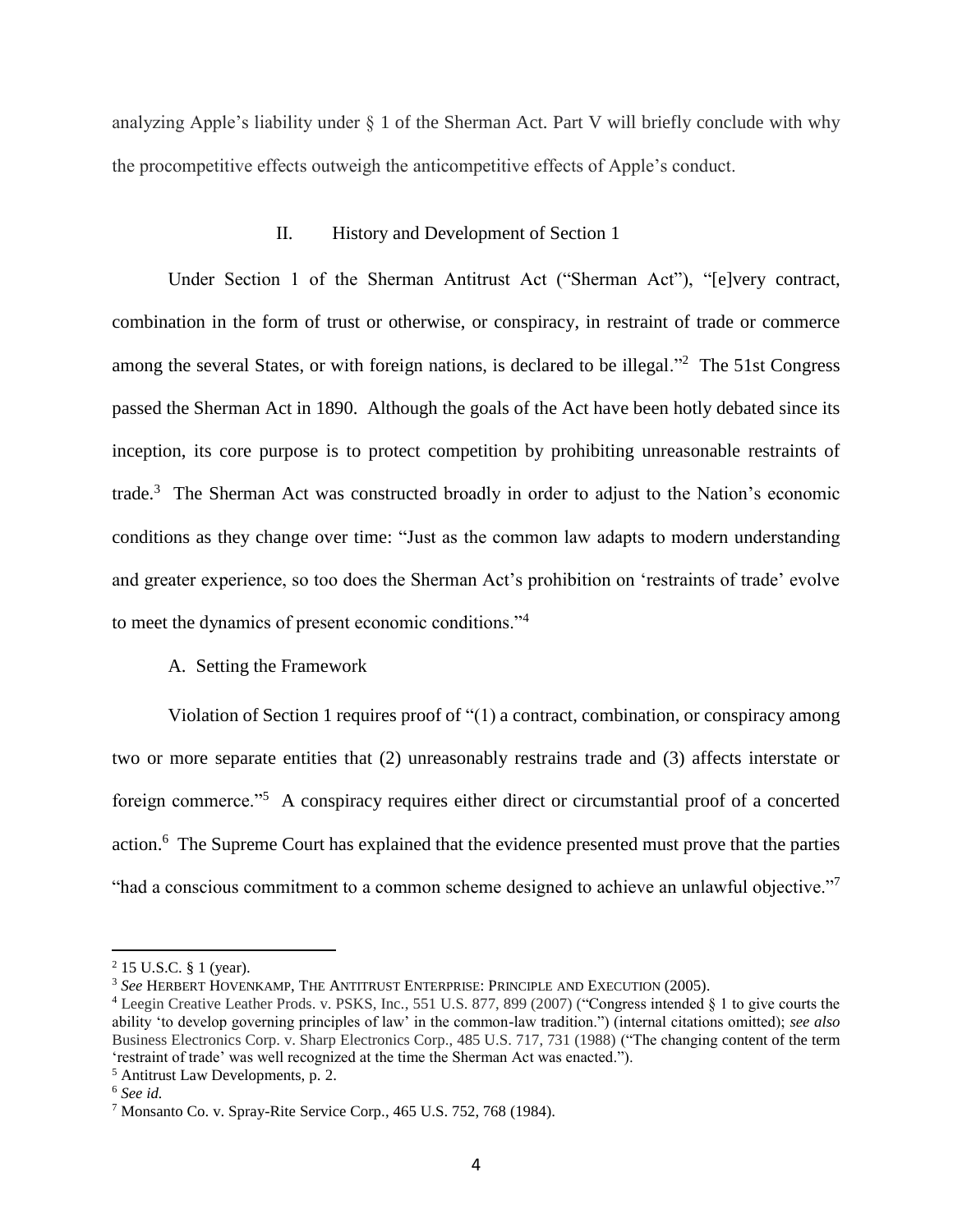Significantly, this requires more than mere parallel conduct undertaken by competitors.<sup>8</sup> Assuming a conspiracy exists, the next issue is determining the nature or type of restraint that allegedly restricts competition in the relevant market.<sup>9</sup> After the market and the nature of the restraint have been identified, the next issue becomes what standard of analysis applies in determining whether there has been an unreasonable restraint on trade—the rule of reason or the per se rule.<sup>10</sup> The rule of reason is the dominant standard for analyzing whether an agreement restrains trade, and it requires courts to balance the restraint's anticompetitive effects with its procompetitive effects.<sup>11</sup> The *per se* rule is used for restraints with which courts have had enough experience to predict with confidence that the practice would almost always be invalidated under the rule of reason. $^{12}$ 

#### B. Horizontal and Vertical Price Restraints

This Comment focuses on horizontal and vertical price restraints. Horizontal price restraints exist between two entities at the same level of competition.<sup>13</sup> When two manufacturers produce a similar product, they are competing against each other on the same level of the market.<sup>14</sup> If manufacturer A sells his product at \$10, manufacturer B is incentivized to sell her product at \$9.<sup>15</sup> By lowering the cost of her good, manufacturer B attracts more consumers to purchase her product.<sup>16</sup> However, in order to compete, manufacturer A may lower the price of his good to \$8.<sup>17</sup> When the two manufacturers realize that the competition is harming their ability to turn a profit, it

<sup>8</sup> *See id.*

<sup>9</sup> *See* State Oil Co. v. Khan, 522 U.S. 1 (1997).

<sup>10</sup> Leegin Creative Leather Prods. v. PSKS, Inc*.*, 551 U.S. 877 (2007).

<sup>11</sup> *Id.* at 885.

<sup>12</sup> *Id.* at 886.

<sup>&</sup>lt;sup>13</sup> See HERBERT HOVENKAMP, THE ANTITRUST ENTERPRISE: PRINCIPLE AND EXECUTION 22-23 (2005).

<sup>14</sup> *See id.*

<sup>15</sup> *See id.*

<sup>16</sup> *See id.*

<sup>17</sup> *See id.*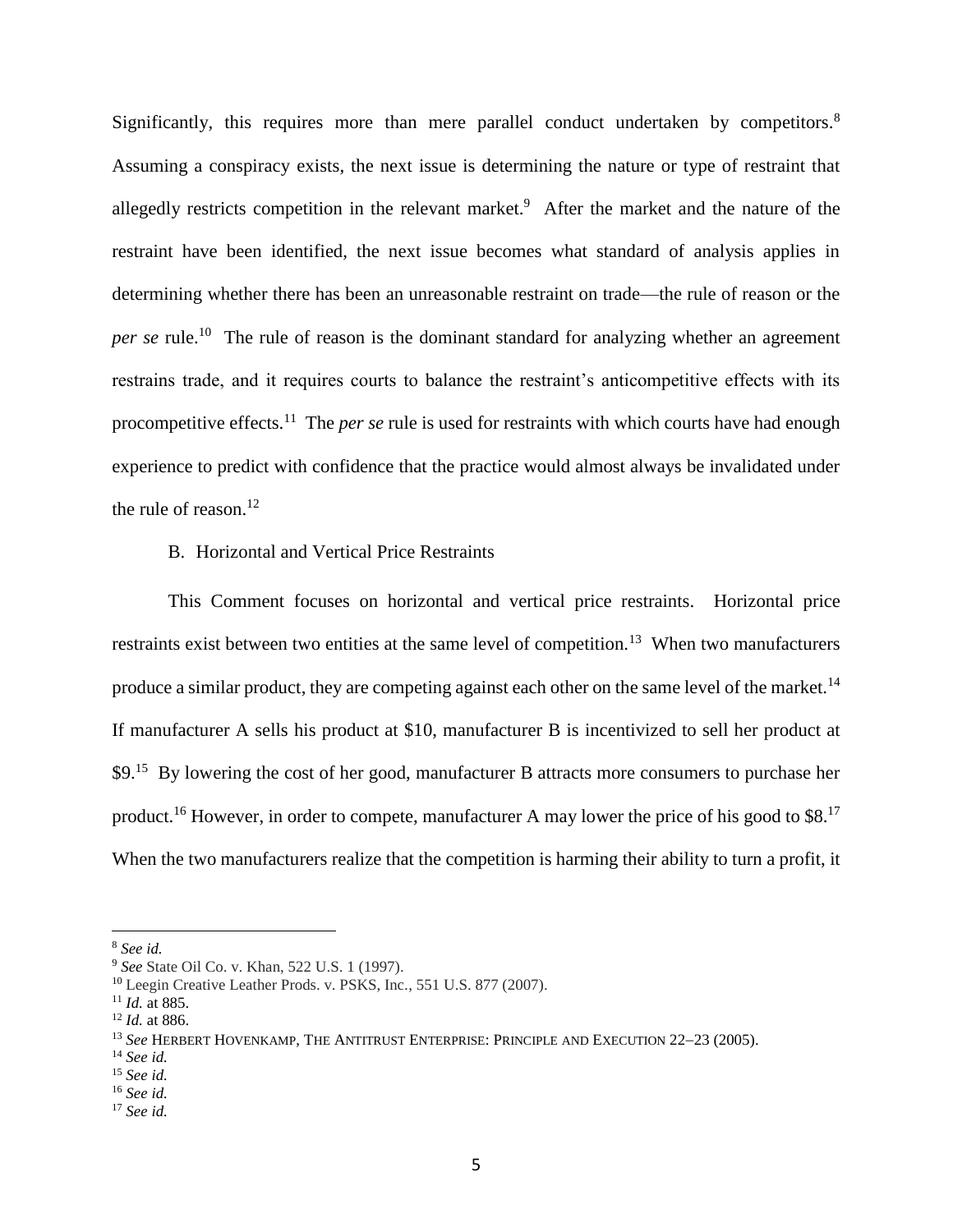may be in their best interest to agree on setting the price of their goods at \$10 or even \$11.<sup>18</sup> This is an example of horizontal price fixing.<sup>19</sup>

The Sherman Act is not concerned simply with competitors raising prices to an unreasonable level.<sup>20</sup> In the hypothetical above, if manufacturers A and B decide to fix the price of their good at \$8, their agreement still might be an unlawful restraint of trade—setting maximum prices is as impermissible as setting minimum prices, $^{21}$  and it does not matter that the decrease in price is "reasonable."<sup>22</sup> In 1940, the Supreme Court ruled that price-fixing—regardless of the supposed reasonableness of the price—is a *per se* violation of Section 1 of the Sherman Act.<sup>23</sup> The Court explained that "[u]nder the Sherman Act a combination formed for the purpose and with the effect of raising, depressing, fixing, pegging, or stabilizing the price of a commodity in interstate or foreign commerce is illegal *per se*."<sup>24</sup> When the convicted group of major oil companies attempted to justify their efforts to stabilize the prices of gasoline in the Midwest, the Court refused to inquire into the reasonableness of their agreements.<sup>25</sup> Instead, the Court concluded that all pricefixing agreements must be "banned because of their actual or potential threat to the central nervous system of the economy."<sup>26</sup>

Almost forty years later, the Court revisited the issue of whether agreements among competitors to fix prices always falls within a category of activities deemed *per se* unlawful.<sup>27</sup> In

<sup>&</sup>lt;sup>18</sup> The optimal price set by such competitors, assuming no other competitors, will depend on the costs of production and the elasticity of consumer demand. *See* ANDREW I. GAVIL ET AL., ANTITRUST LAW IN PERSPECTIVE: CASES, CONCEPTS AND PROBLEMS IN COMPETITION POLICY 18-21 (2d ed. 2008).

<sup>19</sup> *See* HOVENKAMP, supra note 13.

<sup>20</sup> *See* United States v. Socony-Vacuum Oil Co., 310 U.S. 150 (1940).

<sup>21</sup> *Id.*

<sup>22</sup> *Id.*

<sup>23</sup> *Id.*

 $^{24}$  *Id.* at 223–24.

 $25$  *Id.* at 220–21.

<sup>&</sup>lt;sup>26</sup> *Socony-Vacuum Oil Co.*, 310 U.S. at 224-25 n. 59.

<sup>27</sup> Broadcast Music, Inc. v. Columbia Broadcasting Sys., Inc., 441 U.S. 1 (1979).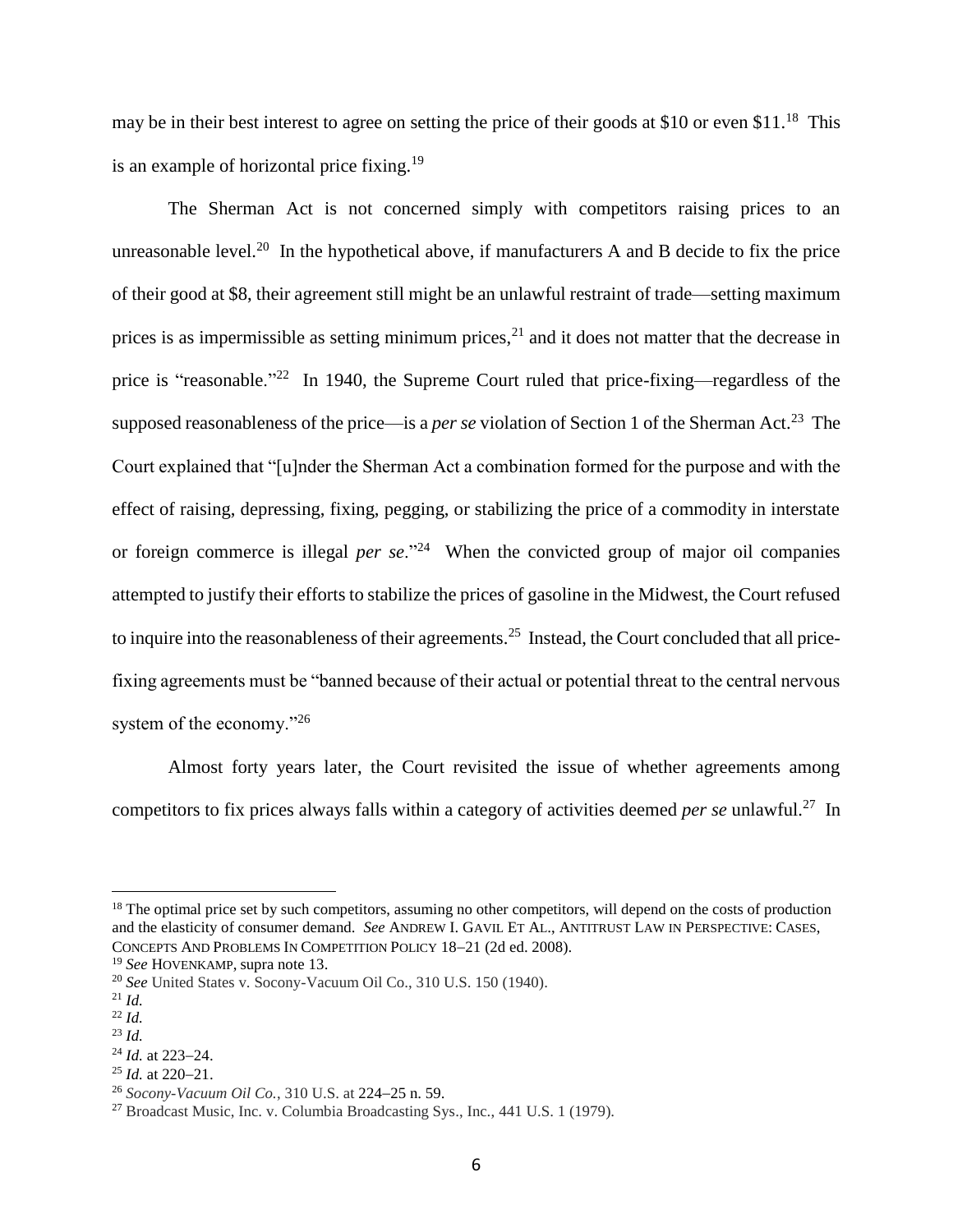*Broadcast Music, Inc. v. Columbia Broadcasting System, Inc.*, the Court ruled that, while horizontal price-fixing is inherently anticompetitive, "it is only after considerable experience with certain business relationships that courts [can] classify" certain arrangements as *per se* violations.<sup>28</sup> At issue was whether the use of blanket licenses by ASCAP and BMI to CBS of blanket licenses to copyrighted music was *per se* unlawful price fixing. The Court found that the blanket licenses involved "price fixing" in the literal sense, but stated that: "We have never examined a practice like this one before. And though there has been rather intensive antitrust scrutiny of ASCAP and its blanket licenses, that experience hardly counsels that we should outlaw the blanket license as a per se restraint of trade."<sup>29</sup> Thus, "price fixing" is per se illegal but conduct that might literally be so described is not necessarily categorized as such. In making the categorization decision, the Court uses analysis similar to the rule of reason to determine the appropriate analysis.<sup>30</sup> While horizontal agreements to fix prices are almost always *per se* illegal, courts must have considerable experience with the relevant business relationships before categorizing the restraint as a *per se* violation of the Sherman Act.<sup>31</sup>

Vertical price restraints, by contrast, exist between two entities on different levels of competition.<sup>32</sup> When manufacturer A agrees with retailer X that X will not sell his product under \$10, they have engaged in vertical price fixing.<sup>33</sup> These types of agreements are called "resale" price maintenance" agreements ("RPMs").<sup>34</sup> For over a century, vertical price fixing was *per se* illegal. $35$  However, in 2007, the Supreme Court acknowledged that RPMs can have both

- <sup>30</sup> *See id.*
- <sup>31</sup> *Id.*

 $28$  *Id.* at 9-10.

<sup>29</sup> *Id.*

<sup>&</sup>lt;sup>32</sup> *See* HOVENKAMP, supra note 13, 24–25.

<sup>33</sup> *Id.*

<sup>&</sup>lt;sup>34</sup> *Leegin*, 551 U.S. at 886–87.

<sup>35</sup> *Id.* at 899 (overturning *Dr. Miles*).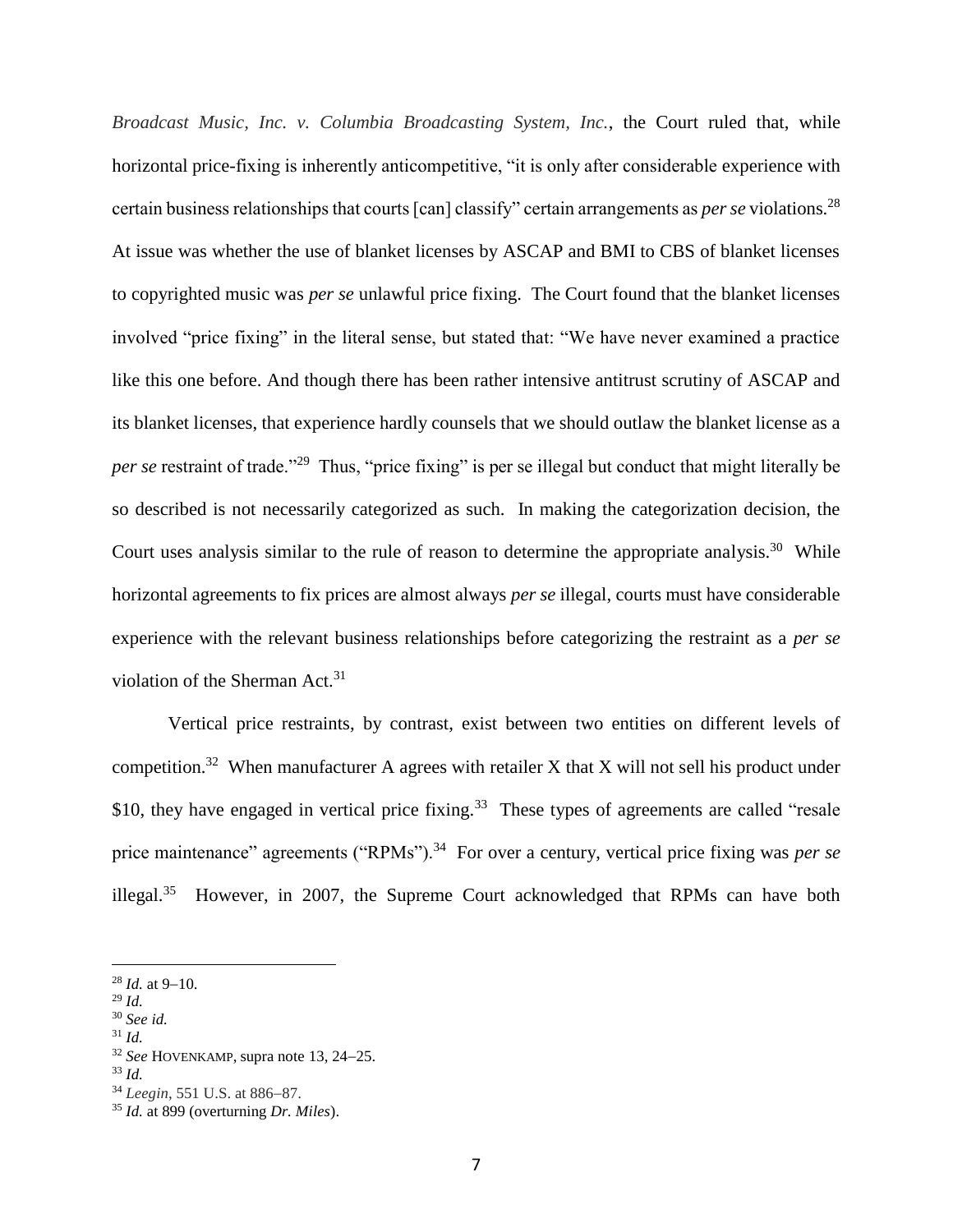anticompetitive and procompetitive effects on competition.<sup>36</sup> For example, powerful retailers may abuse RPMs to encourage a manufacturer to boycott a rival retailer, which in effect may reduce output—an anticompetitive effect.<sup>37</sup> Conversely, RPMs "can increase interbrand competition by facilitating market entry for new firms and brands"—a procompetitive effect.<sup>38</sup> For this and other procompetitive reasons, vertical price restraints are now reviewed under the rule of reason.<sup>39</sup>

The rule of reason is the dominant analysis in most antitrust claims because whether or not a questioned agreement imposes an unreasonable restraint on competition depends on a case-bycase analysis balancing the anticompetitive and procompetitive effects.<sup>40</sup> Under the rule of reason, courts look at information peculiar to the relevant business, as well as the restraint's nature, purpose, and effect to determine its reasonableness.<sup>41</sup>

Some courts have established a third standard of analysis known as the "quick look" rule. This type of review is an abbreviated version of the rule of reason when the anticompetitive effects are easily ascertained.<sup>42</sup> Essentially it shifts the burden of proof from the plaintiff—to provide a

 $\overline{a}$ <sup>36</sup> *Id.* at 892.

<sup>&</sup>lt;sup>37</sup> See id.; see also id. at 893-94 ("Resale price maintenance, furthermore, can be abused by a powerful manufacturer or retailer. A dominant retailer, for example, might request resale price maintenance to forestall innovation in distribution that decreases cost. A manufacturer might consider it has little choice but to accommodate the retailer's demands for vertical price restraints if the manufacturer believes it needs access to the retailer's distribution network. A manufacturer with market power, by comparison, might use resale price maintenance to give retailers an incentive not to sell the products if smaller rivals or new entrants. As should be evident, the potential anticompetitive consequences of vertical price restraints must not be ignored or underestimated . . . . Notwithstanding the risks of unlawful conduct, it cannot be stated with any degree of confidence that resale price maintenance always or almost always tend to restrict competition and decrease output."). (internal citations omitted).

<sup>&</sup>lt;sup>38</sup>See *id.* at 891–94.("Resale price maintenance, in addition, can increase interbrand competition by facilitating market entry for new firms and brands. New manufacturers and manufacturers entering new markets can use the restrictions in order to induce competent and aggressive retailers to make the kind of investment of capital and labor that is often required in the distribution of products unknown to the consumer . . . . New products and new brands are essential to a dynamic economy, and if markets can be penetrated by using resale price maintenance there is a precompetitive effect.") (internal citations omitted).

<sup>&</sup>lt;sup>40</sup> See Cont'l T.V. v. GTE Sylvania, 433 U.S. 36, 49–50 (1977). However, this is not true for some kinds of horizontal agreements, paradigmatically agreements to fix prices or to divide markets. *See Leegin*, 551 U.S. at 886. <sup>41</sup> *Leegin*, 551 U.S. at 885.

<sup>42</sup> United States v. Apple, Inc*.*, 791 F.3d 290, 330 (2d Cir. 2015).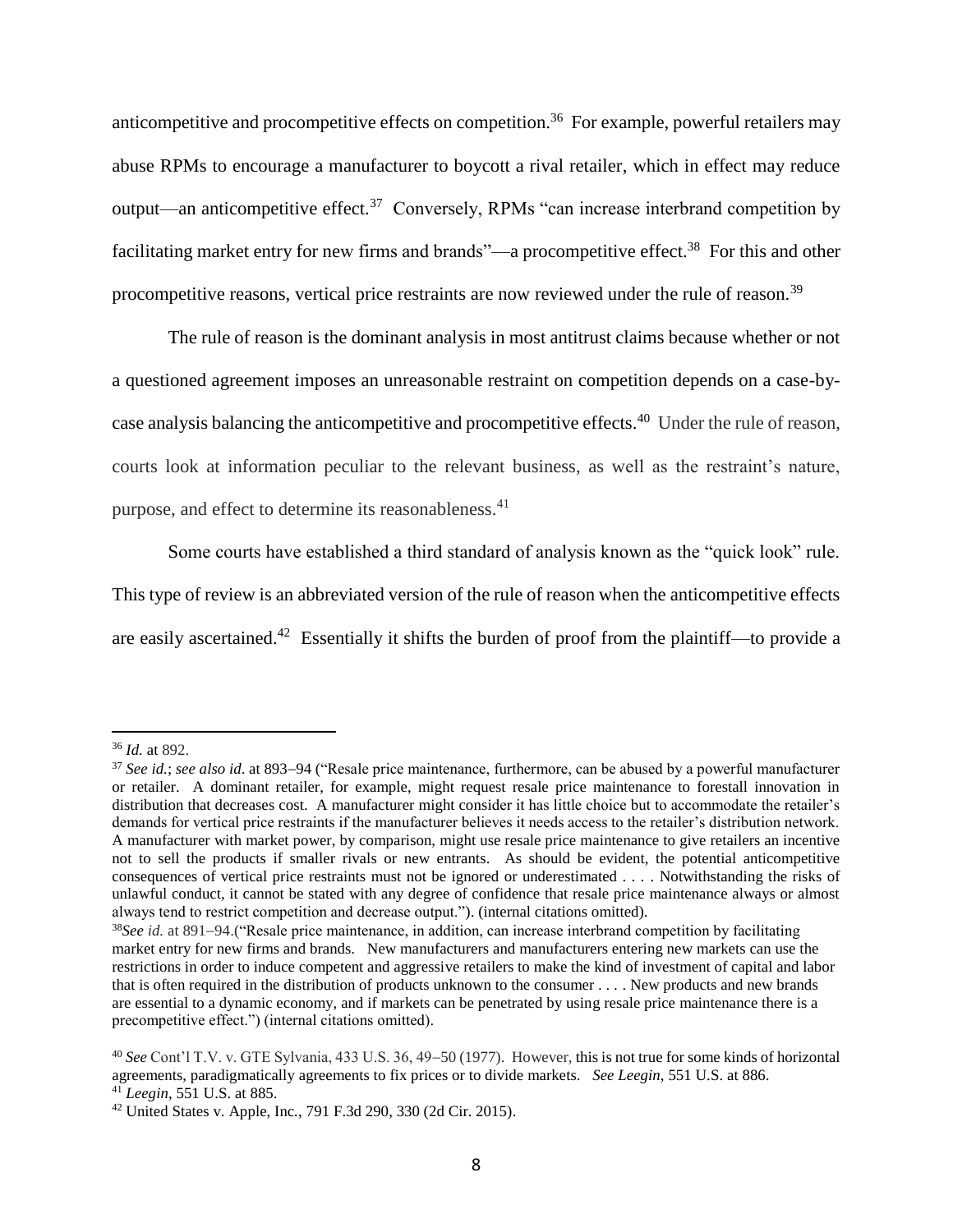full market analysis—to the defendant—to present the procompetitive justifications for its conduct. 43

#### C. The Steady Retreat of *Per Se* Liability

In *Leegin*, the Supreme Court overturned the *Dr. Miles*<sup>44</sup> precedent, and in doing so, explained how the *per se* rule under Section 1 has narrowed: "[R]espected authorities in the economics literature suggest the *per se* rule is inappropriate, and there is now widespread agreement that resale price maintenance can have procompetitive effects."<sup>45</sup> The Court relied on Congress's failure to set *Dr. Miles* in stone evidenced the need for antitrust principles to "'evolv[e] with new circumstances and new wisdom."<sup>46</sup>

The Court's retreat from the *per se* rule for vertical conduct began in 1977, when the Court overturned the *per se* rule for vertical non-price restraints and adopted the rule of reason in its stead.<sup>47</sup> In the 1980s, the Court further narrowed the scope of the *per se* rule when it held that vertical agreements to terminate a price-cutting competitor was to be analyzed under the rule of reason.<sup>48</sup> In 1997, the Court overruled a twenty-nine year-old precedent treating vertical maximum price-fixing agreements as *per se* illegal.<sup>49</sup> And finally in 2007, the Court abolished the *per se* treatment of vertical minimum price-fixing agreements—thus, requiring the application of the rule of reason to *all* vertical conduct.<sup>50</sup> The Court stated:

In sum, it is a flawed antitrust doctrine that serves the interests of lawyers—by creating legal distinctions that operate as traps for the unwary—more than the interests of

<sup>43</sup> *See id.*

<sup>44</sup> Dr. Miles Medical Co. v. John D. Park & Sons Co., 220 U.S. 373 (1911).

<sup>45</sup> *Leegin*, 551 U.S. at 900.

<sup>46</sup> *Id.* at 905 (citing *Business Electronics*, 485 U.S. at 732).

<sup>47</sup> *See* Cont'l T.V. v. GTE Sylvania, 433 U.S. 36 (1977) (overruling *United States v. Arnold, Schwinn & Co.*, 388 U.S. 365 (1967)).

<sup>&</sup>lt;sup>48</sup> *Leegin*, 551 U.S. at 901 (citing *Business Electronics*, 485 U.S. at 726–727, 735–736).

<sup>49</sup> State Oil Co. v. Khan, 522 U.S. 3, 22 (1997).

<sup>50</sup> *Leegin*, 551 U.S. at 901.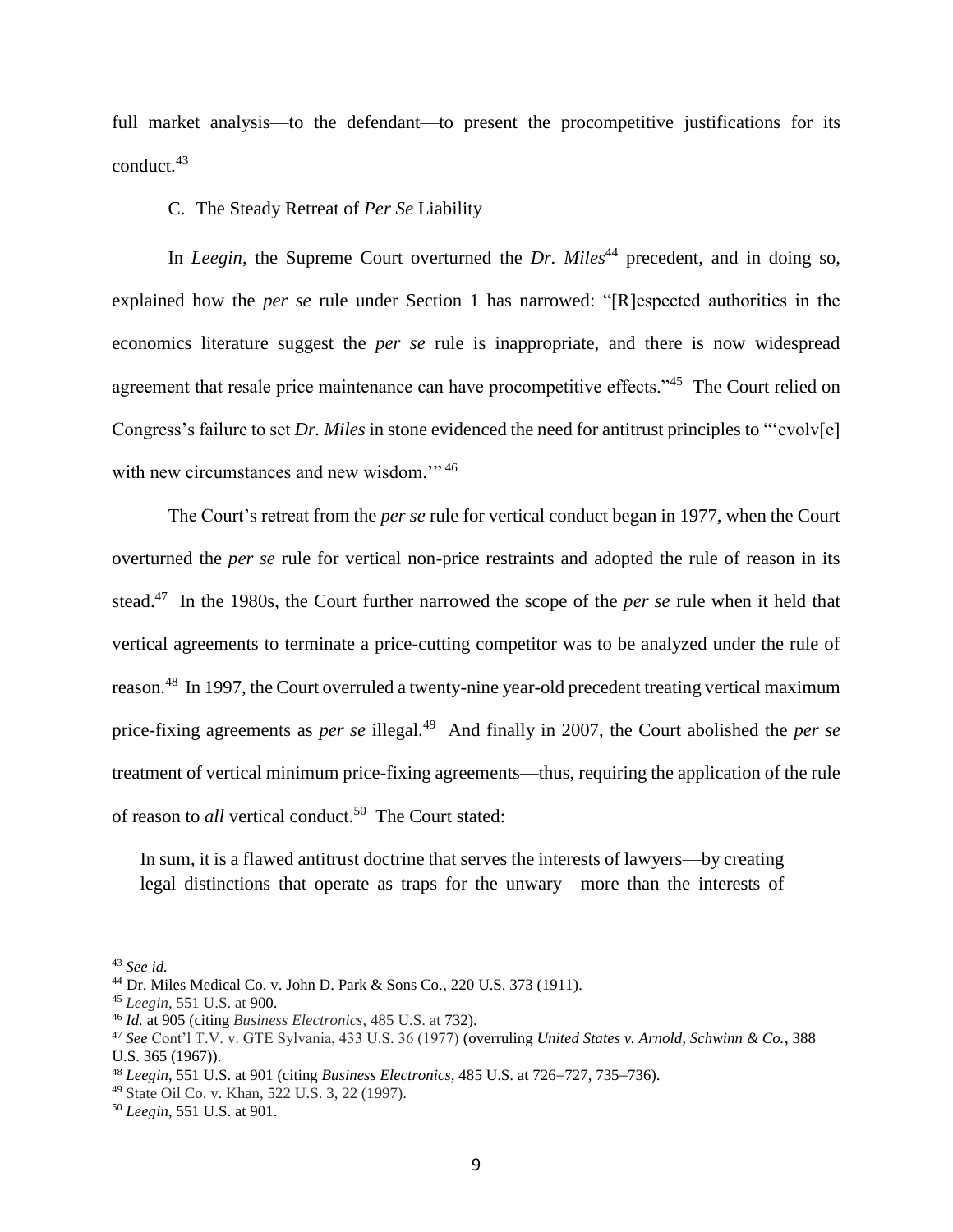consumers—by requiring manufacturers to choose second-best options to achieve sound business objectives.<sup>51</sup>

Even with the steady retreat of the *per se* rule, determining how to analyze a restraint of trade is far from simple since arrangements usually involve a combination of various horizontal and vertical agreements.<sup>52</sup> Group boycotts and "hub-and-spoke" arrangements are two categories that blur the lines between horizontal and vertical conduct.

D. Group Boycotts

Group boycotts occur when a prominent firm fosters an agreement with and among competing firms in order to cease dealing with, or boycott, a rival retailer or manufacturer.<sup>53</sup> Horizontal agreements between competitors to boycott a rival firm are said to be *per se* violations of Section 1 of the Sherman Act.<sup>54</sup> Assuming the underlying concerted action has been found, a court must determine if that action unreasonably restricted competition.<sup>55</sup> Since the Court has had significant experience with group boycotts, identifying certain types of reoccurring characteristics allows lower courts to find this practice a *per se* violation of the Sherman Act.<sup>56</sup>

However, the antitrust treatment of such arrangements is not very straightforward.<sup>57</sup> In *Northwest Wholesale Stationers, Inc. v. Pacific Stationery and Printing Co.*, <sup>58</sup> the Supreme Court noted that, even though group boycotts are often subject to *per se* invalidation, "exactly what types of activity fall within the forbidden category is . . . far from certain."<sup>59</sup> Northwest Wholesale

<sup>51</sup> *Id.* at 903 ("For these reasons the Court's decision in *Dr. Miles Medical Co. v. John D. Park & Sons Co.*, 220 U.S. 373 (1911), is now overruled. Vertical price restraints are to be judged according to the rule of reason.").

 $52$  Antitrust Law Development, p. 21–22.

<sup>53</sup> Klor's, Inc. v. Broadway-Hale Stores, Inc., 359 U.S. 207 (1959).

<sup>54</sup> Northwest Wholesale Stationers, Inc. v. Pacific Stationery and Printing Co., 472 U.S. 284, 294–95 (1985).

<sup>&</sup>lt;sup>55</sup> *See* GAVIL ET AL., *supra* note 13, at 138–44.

<sup>&</sup>lt;sup>56</sup> *See* Antitrust Handbook § 2:19 p. 287–88.

<sup>57</sup> *See Northwest Wholesale Stationers*, 472 U.S. 284.

<sup>58</sup> *Id*.

<sup>&</sup>lt;sup>59</sup> *Id.* at 293-94.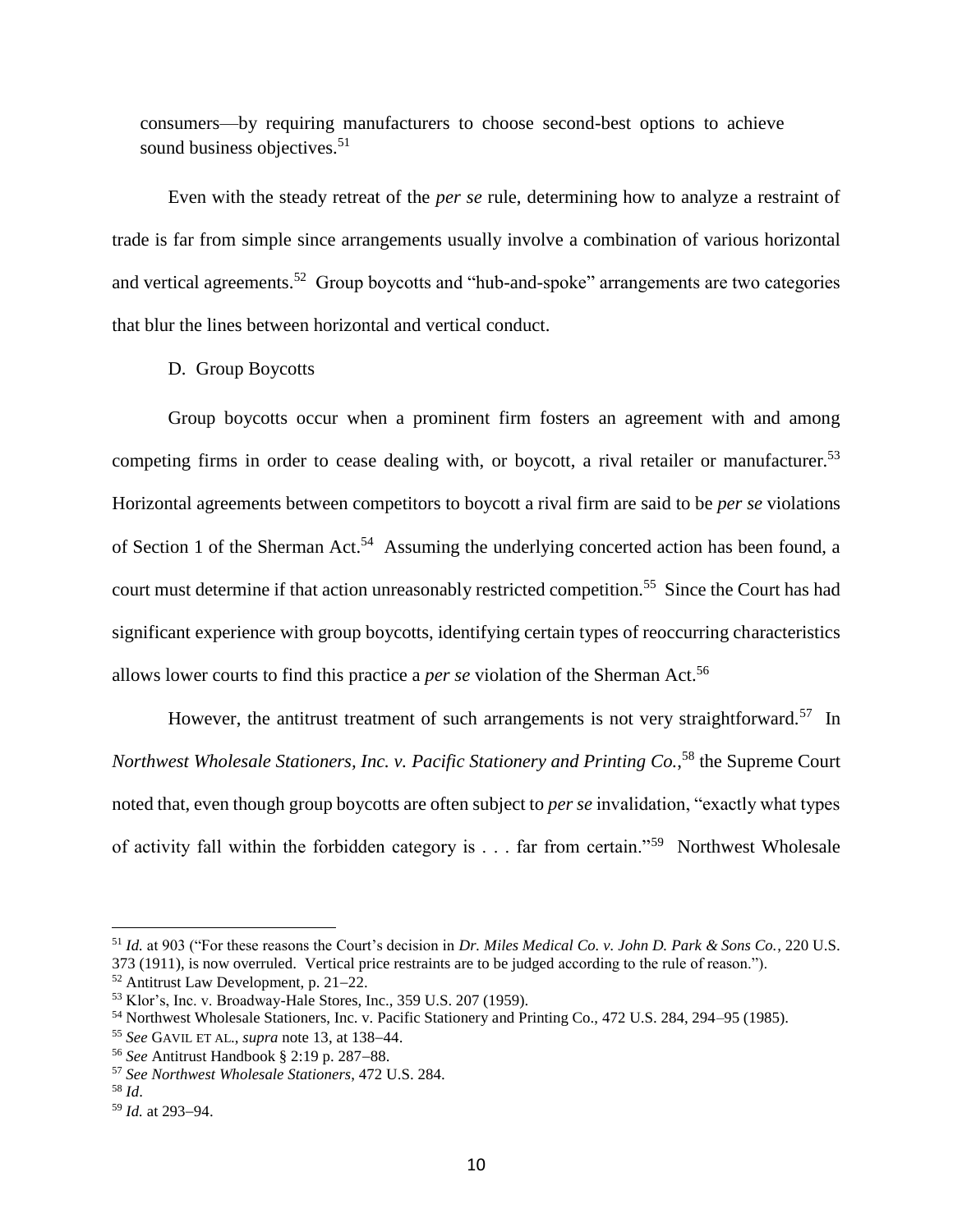Stationers ("Northwest") was a purchasing cooperative made up of a group of office supply retailers that decided to expel one of its members ("Pacific").<sup>60</sup> Pacific alleged that Northwest's expulsion of them from the cooperative was a group boycott and thus, a *per se* violation of the Sherman Act.<sup>61</sup> Although the Court found that Northwest's conduct was a group boycott in restraint of trade, the Court ruled that, absent a showing that a group boycott possesses sufficient market power, courts should defer to a rule of reason analysis.<sup>62</sup>

#### E. Hub-and-Spoke Conspiracies

"Hub-and-spoke" conspiracies have been analyzed in a similar manner. "A traditional huband-spoke conspiracy has three elements: (1) a hub, such as a dominant purchaser; (2) spokes, such as competing manufacturers or distributors that enter into vertical agreements with the hub; and (3) the rim of the wheel, which consists of horizontal agreements among the spokes."<sup>63</sup> Cases involving "hub-and-spoke" arrangements either consist of the "hub" dominant retailer shepherding a group of horizontal competitors to boycott a rival of the retailer, or a group of horizontal competitors enlisting a "hub" supplier to enforce their collusive boycotting of one of their rivals.<sup>64</sup> "Hub-and-spoke" conspiracies are difficult to prove because most courts require proof of a "rim"—that is, a conspiracy among horizontal competitors—before holding the "hub" liable for its conduct. 65

 $\overline{a}$ <sup>60</sup> *Id.*

<sup>61</sup> *Id.*

<sup>62</sup> *Northwest Wholesaler Stationers*, 472 U.S. 284. The Court identified common questions for determining if the *per se* standard applies: (1) is the group action directed at fixing or restraining price competition; (2) is the claimed boycott horizontal or vertical in nature; (3) does it cut competitors off from access to a key resource; (4) do the boycotting parties have sufficient market power for their actions to be of competitive concern; and (5) have the defendants presented a plausible procompetitive justification for their conduct? A reoccurring issue within the group boycott framework is whether proof of market power is necessary, and if so, how much? *See id.*  <sup>63</sup> In re Musical Instruments & Equip. Antitrust Litig., 798 F.3d 1186 (9th Cir. 2015).

<sup>&</sup>lt;sup>64</sup> Brief for Petitioner at 26-27, Apple, Inc. v. United States, No. 15-565 (U.S. Dec. 2, 2015).

<sup>65</sup> *In re Musical Instruments*, 798 F.3d at 1192 n.3.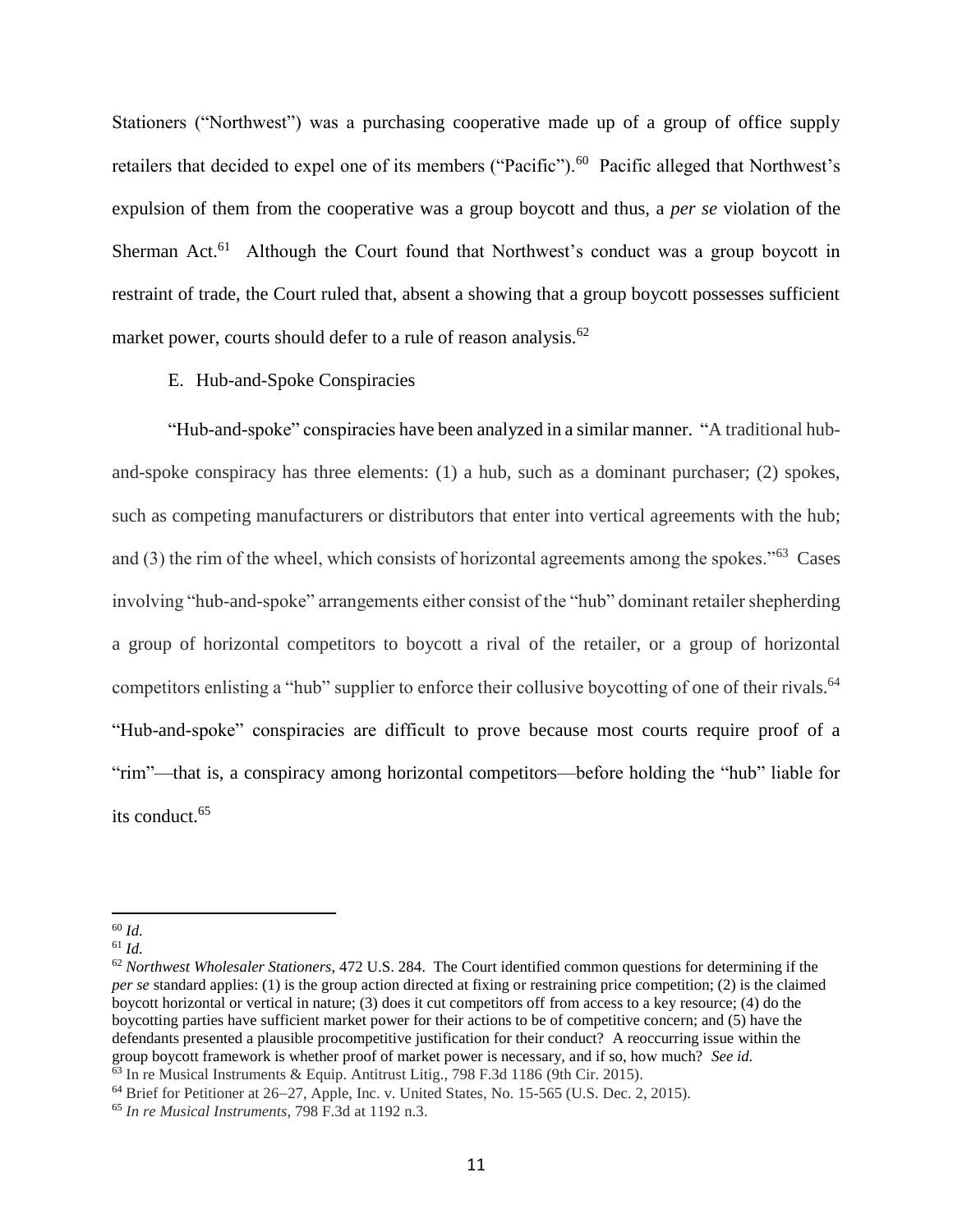The leading case on hub-and-spoke conspiracies is *Toys* " $R$ " Us, Inc. v. F.T.C.,<sup>66</sup> in which the dominant retailer ("Toys "R" Us) orchestrated a manufacturer boycott of discount warehouse clubs competing with it. $67$  While the boycotting manufacturers accounted for over forty percent of total industry sales, Toys "R" Us was a dominant entity at the affected retailer level.<sup>68</sup> The court held that Toys "R" Us facilitated a *per se* illegal group boycott by using its dominant market power to cut off the boycotted firm's access to the manufacturers without any plausible justification for enhancing competition.<sup>69</sup>

While not all courts have recognized the existence of "hub-and-spoke" arrangements, most have recognized the general idea behind them.<sup>70</sup> The "hub-and-spoke" inquiry was developed prior to *Leegin*<sup>71</sup> when distinguishing vertical and horizontal price-fixing was irrelevant because both were deemed *per se* illegal.<sup>72</sup> Essentially, as long as the restraint was meant to fix prices and the vertical actor was found to have facilitated the horizontal cartel, the "hub-and-spoke" conspiracy was *per se* illegal. However, *Leegin's* holding presents a new dilemma for analyzing "hub-and-spoke" arrangements.<sup>73</sup> Significantly, in dicta, the Supreme Court stated that:

A horizontal cartel among competing manufacturers or competing retailers that decreases output or reduces competition in order to increase price is, and ought to be, *per se* unlawful. To the extent a vertical agreement setting minimum resale prices is entered upon to facilitate either type of cartel, it, too, would need to be held unlawful under the rule of reason.<sup>74</sup>

<sup>66</sup> 221 F.3d 928 (7th Cir. 2000).

<sup>67</sup> *See id.*

<sup>68</sup> *Id.*

<sup>69</sup> *See* Toys "R" Us, Inc. v. F.T.C., 221 F.3d 928 (7th Cir. 2000).

<sup>70</sup> *In re Musical Instruments*, 798 F.3d at 1186.

<sup>71</sup> 551 U.S. 877.

<sup>72</sup> *See id.*

<sup>73</sup> *Apple*, 791 F.3d at 346 (Jacobs, J., dissenting).

<sup>74</sup> *Leegin*, 551 U.S. at 893.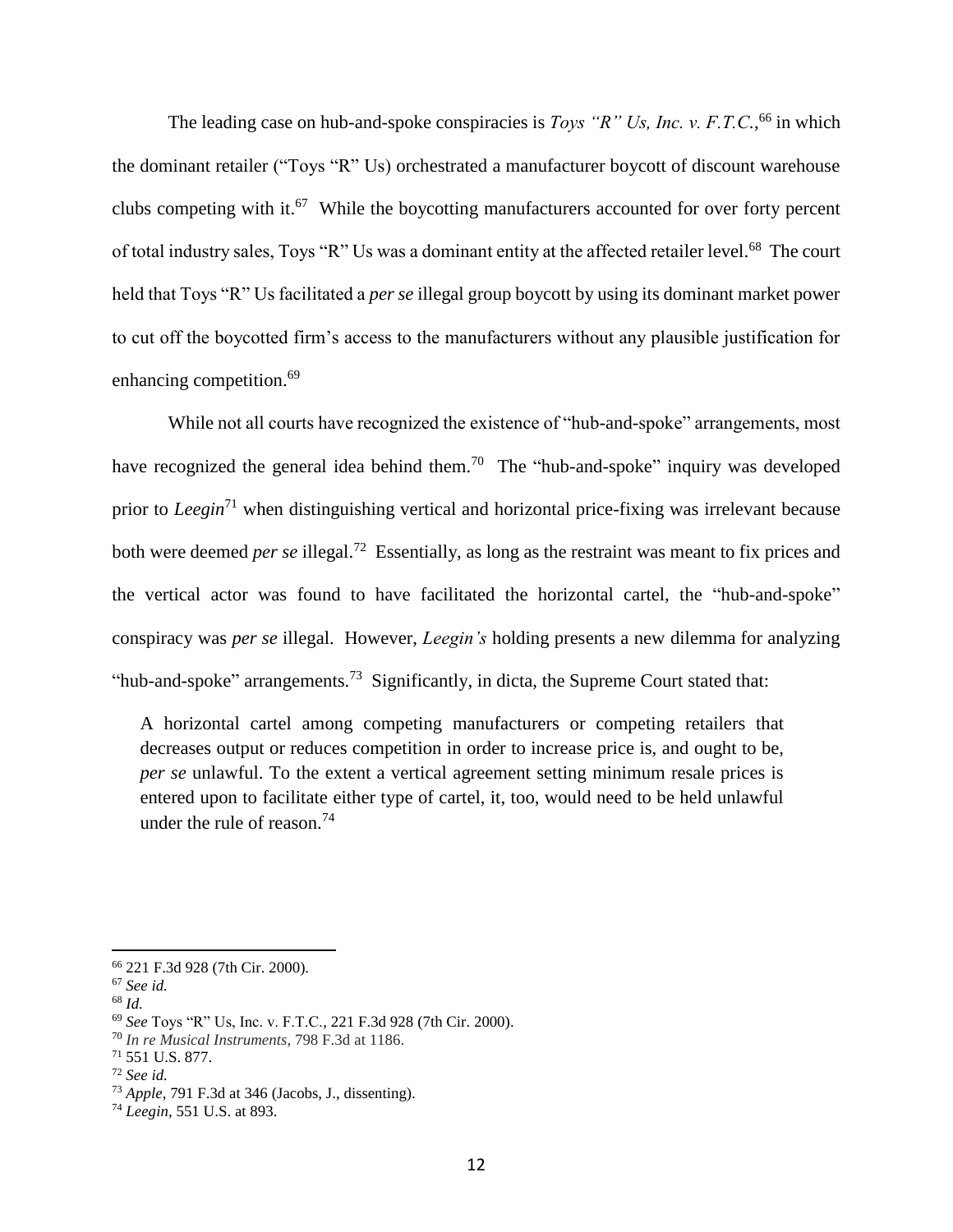Since "hub-and-spoke" conspiracies include both vertical and horizontal actors, it is necessary to clarify whether the *per se* rule or the rule of reason analysis applies. Put differently, should the vertical "hub's" conduct be reviewed under the *per se* rule or the rule of reason?<sup>75</sup> The remainder of this Comment will focus on answering this question by analyzing the e-book saga.<sup>76</sup>

## III. United States v. Apple

#### A. E-Book Background

In 2007, the page was turned on the book industry when Amazon released the Kindle, an electronic reading device that allows consumers to purchase, download, and read e-books.<sup>77</sup> Prior to its development, the paper-book industry operated under a fairly stable business model.<sup>78</sup> A publisher would sell the hardcover copies of a new release to a retailer at a "wholesale" price.<sup>79</sup> The publisher would then recommend a "list" price for resale to the consumer.<sup>80</sup> In the United States, the six largest publishers "stood at the center of the multi-billion dollar book-producing industry."<sup>81</sup> Hachette, HarperCollins, Macmillan, Penguin, Random House, and Simon & Schuster are known as the "Big Six" in the publishing industry.<sup>82</sup> In 2010, the "Bix Six" published

 $75$  The answer I reach is that the rule of reason applies to the "hub" of such conspiracy. I am mindful, however, of the quick look approach which would allow the burden to shift to the "hub" to state the procompetitive justifications if a horizontal cartel has already been proven. As the Sixth Circuit stated, "[c]ourts cannot act perfunctorily when distinguishing restraints that merit a *per se* approach from those that deserve rule of reason analysis, and only if a restraint clearly and unquestionably falls within one of the handful of categories that have been collectively deemed *per se* anticompetitive can a court be justified in failing to apply an appropriate economic analysis to make this determination." Expert Masonry, Inc. v. Boone Cty, Ky.,  $440$  F.3d 336,  $343-44$  (6th Cir. 2006).

<sup>76</sup> "E-book saga" refers to United States v. Apple, Inc*.*, 791 F.3d 290 (2d Cir. 2015).

<sup>77</sup> United States v. Apple, Inc*.*, 791 F.3d 290, 296 (2d Cir. 2015).

<sup>78</sup> *Id.* at 298.

<sup>79</sup> *Id*.

<sup>80</sup> *Id.*

<sup>81</sup> *Id.*

<sup>82</sup> *See Apple*, 791 F.3d at 298. Only five of the six publishers accepted Apple's terms and were a party to this lawsuit. *Id.* Those five will be referenced to as the "publisher defendants" throughout this Comment.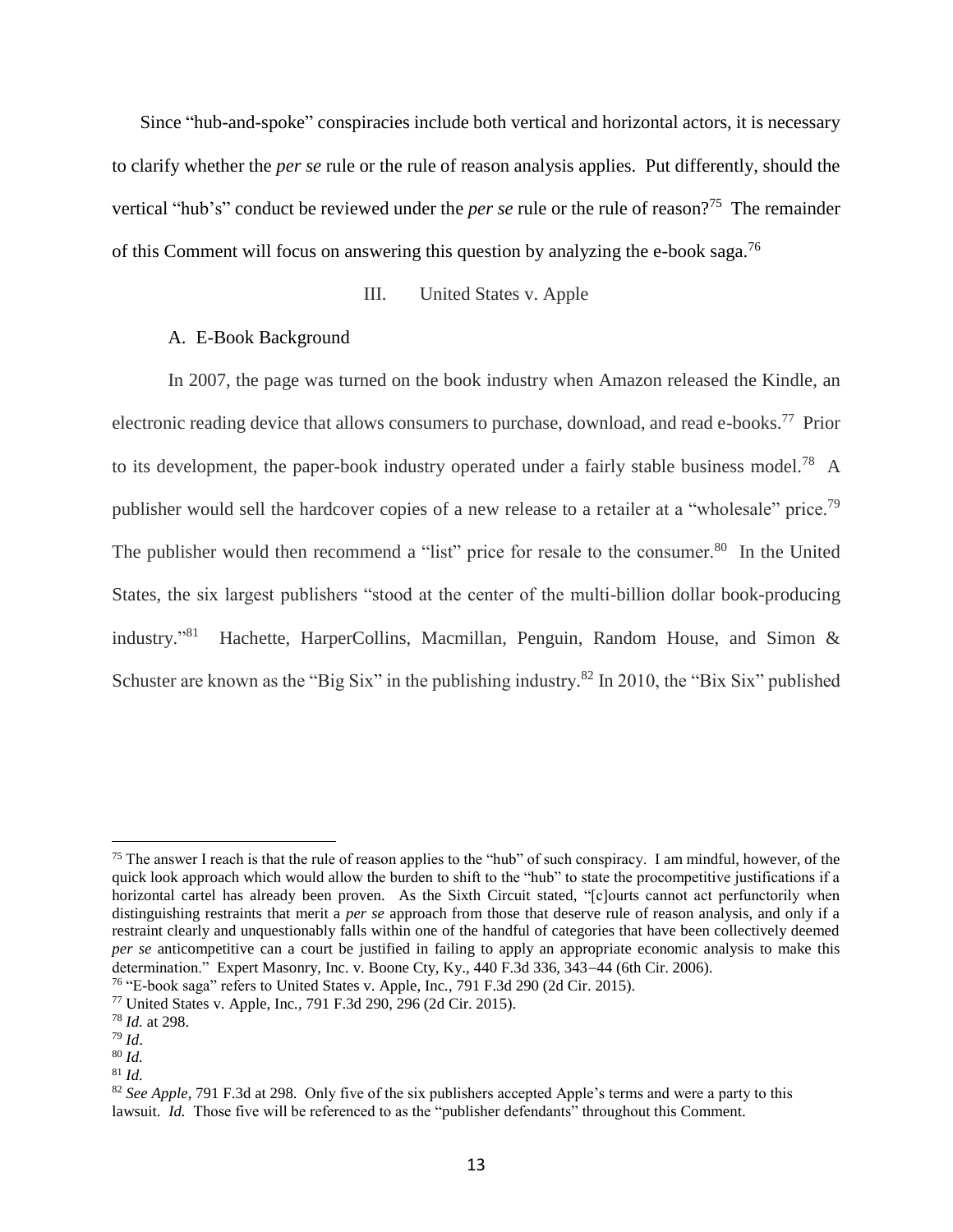ninety-percent of the *New York Times* bestsellers in the United States.<sup>83</sup> As the Second Circuit noted, under this business model, the publishers never really competed with one another on price.<sup>84</sup>

Amazon dominated the e-book market until Apple's launch of the iPad and the iBookstore on January 27, 2010.<sup>85</sup> Before Apple's entry into the e-book market, Amazon claimed almost ninety-percent of the e-book retail market and essentially faced no competition.<sup>86</sup> Under a "loss" leader" business plan, Amazon sold its new releases and best-seller e-books for \$9.99—a lower price than the wholesale prices the publishers charged Amazon.<sup>87</sup> This pricing strategy assured Amazon's domination of the e-book market and attracted consumers to its other products.<sup>88</sup> It also discouraged potential competitors from entering the market "because an entrant 'would run the risk of losing money'" if it attempted to offer readers new innovative e-book platforms.<sup>89</sup>

Amazon's pricing not only hurt competition, but it also threatened the publishers who had no choice but to accept Amazon's loss-leading retail model.<sup>90</sup> The publishers believed the belowcost e-book pricing was "predatory" because it "cannibalized" sales of hardcover print books.<sup>91</sup> However, the publishers, acting independently, were powerless against Amazon—which occasionally threatened publishers with retaliatory practices such as "remov[ing] the 'buy buttons' for print and e-book versions" of certain titles.<sup>92</sup> The publishers had one potential option to withhold e-books from Amazon—"windowing."<sup>93</sup> But there were significant costs to windowing;

<sup>83</sup> *Id.*

<sup>84</sup> *See* Geoffrey Manne, *Why I Think the Apple E-books Antitrust Decision Will (or At Least Should) Be Overturned*, TRUTHONTHEMARKET (July 22, 2013) ("The price of Stephen King's latest novel likely has, at best, a trivial effect on sales of… nearly every other fiction book published, and probably zero effect on sales of non-fiction books."). <sup>85</sup> *Apple*, 791 F.3d at 308.

<sup>86</sup> *Id.* at 342 (Jacobs, J., dissenting).

<sup>87</sup> *Id.*

<sup>88</sup> *Id.*

<sup>89</sup> *Id.*

<sup>90</sup> *Apple*, 791 F.3d at 342.

<sup>91</sup> *Id.*

<sup>92</sup> *Id.* at 343 (Jacobs, J., dissenting) (referring to Macmillan).

<sup>&</sup>lt;sup>93</sup>See United States v. Apple Inc., 952 F. Supp. 2d 638, 651–52 (S.D.N.Y. 2013) ("By making the more expensive hardcover version available to the public before the lower priced e-book, the publisher defendants hoped to protect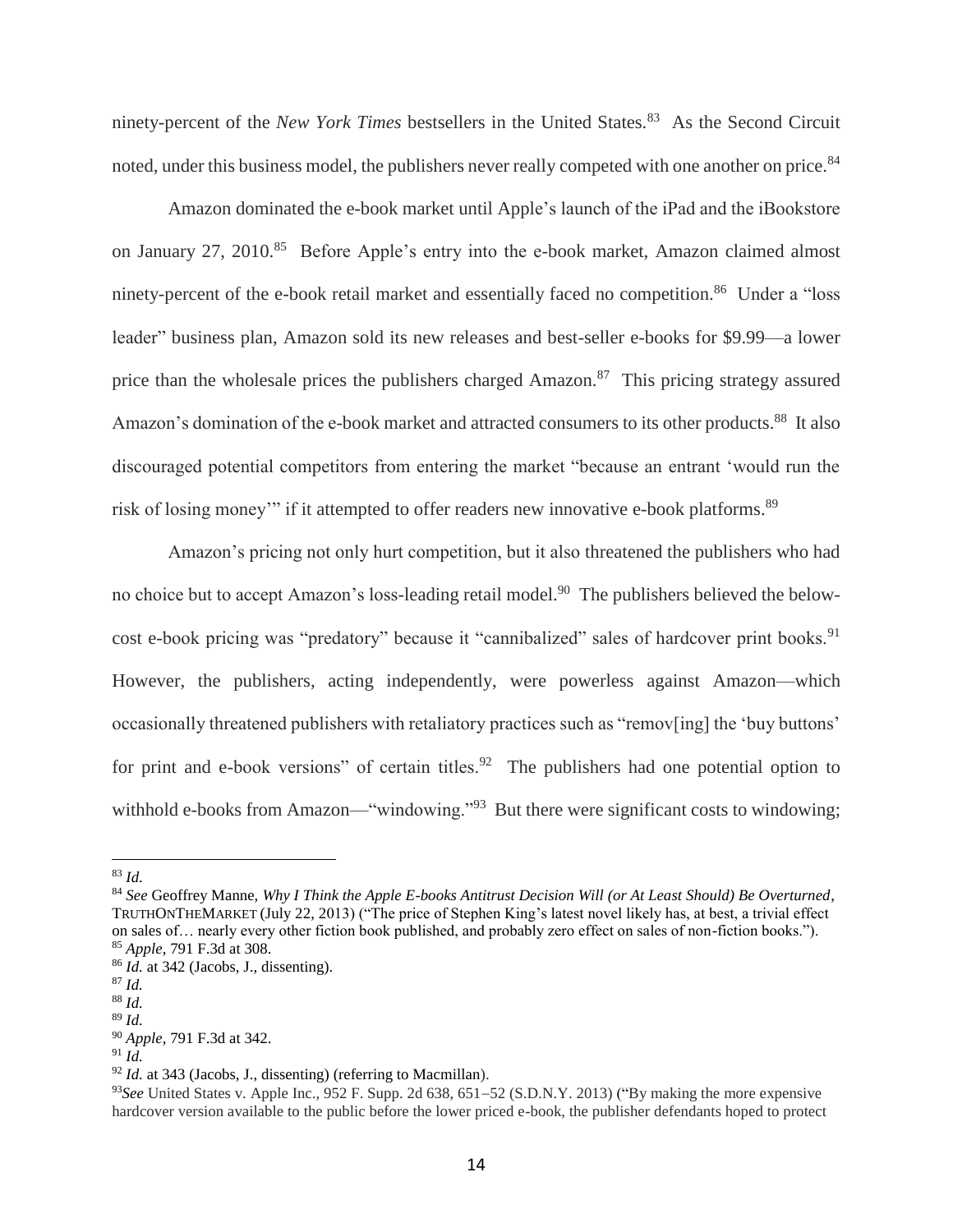"it made books unavailable to consumers in digital form, alienated e-book readers, encouraged piracy, and harmed long-term book sales."<sup>94</sup> The publishers were motivated to regain some pricing power and find a new entrant to challenge Amazon's monopoly. Enter Apple—"marketplace vigilante."<sup>95</sup>

In December 2009, after developing the iBookstore for the iPad's launch, Apple opened negotiations with each of the Bix Six.<sup>96</sup> Concerned with competing effectively with Amazon, Apple focused on finding a way to enter the e-book market on profitable terms.<sup>97</sup> Apple understood two things: (1) the publishers were unhappy with what they viewed as Amazon's predatory pricing; and (2) to break Amazon's barrier to entry, Apple needed to attract "a critical mass of publishers so that it could provide a broad, compelling–book selection to consumers."<sup>98</sup>

With the iPad launch only weeks away, Apple devised a vertical distribution contract with three core components: an agency system, a "most-favored-nation" ("MFN") clause, and a maximum price cap.<sup>99</sup> The agency model, in contrast to Amazon's wholesale model, allowed the publishers to "set the retail prices of e-books sold through Apple's platform," while allowing Apple to take a fixed commission on each sale.<sup>100</sup> But the agency model exposed Apple to a big risk—it allowed for the publishers to potentially set prices un-competitively high.<sup>101</sup> As a solution, Apple used MFN clauses to ensure that each publisher did not set prices higher than those offered by any other e-book retailer.<sup>102</sup> Additionally, Apple used price caps to ensure "that a publisher would not

the sales of New Release hardcover books and to pressure Amazon to raise its e-book prices.").

<sup>94</sup> Brief for Petitioner at 5, Apple, Inc. v. United States, No. 15-565 (U.S. Dec. 2, 2015); *see also* Apple, 952 F. Supp. 2d at 653.

<sup>95</sup> *Apple*, 791 F.3d at 298.

<sup>96</sup> *Id.*

<sup>97</sup> *Id.* at 343 (Jacobs, J., dissenting).

<sup>98</sup> Brief for Petitioner at 7, Apple, Inc. v. United States, No. 15-565 (U.S. Dec. 2, 2015).

<sup>99</sup> *Apple*, 791 F.3d at 343 (Jacobs, J., dissenting).

<sup>100</sup> *Id.*

<sup>101</sup> *Id.*

<sup>102</sup> *Id.*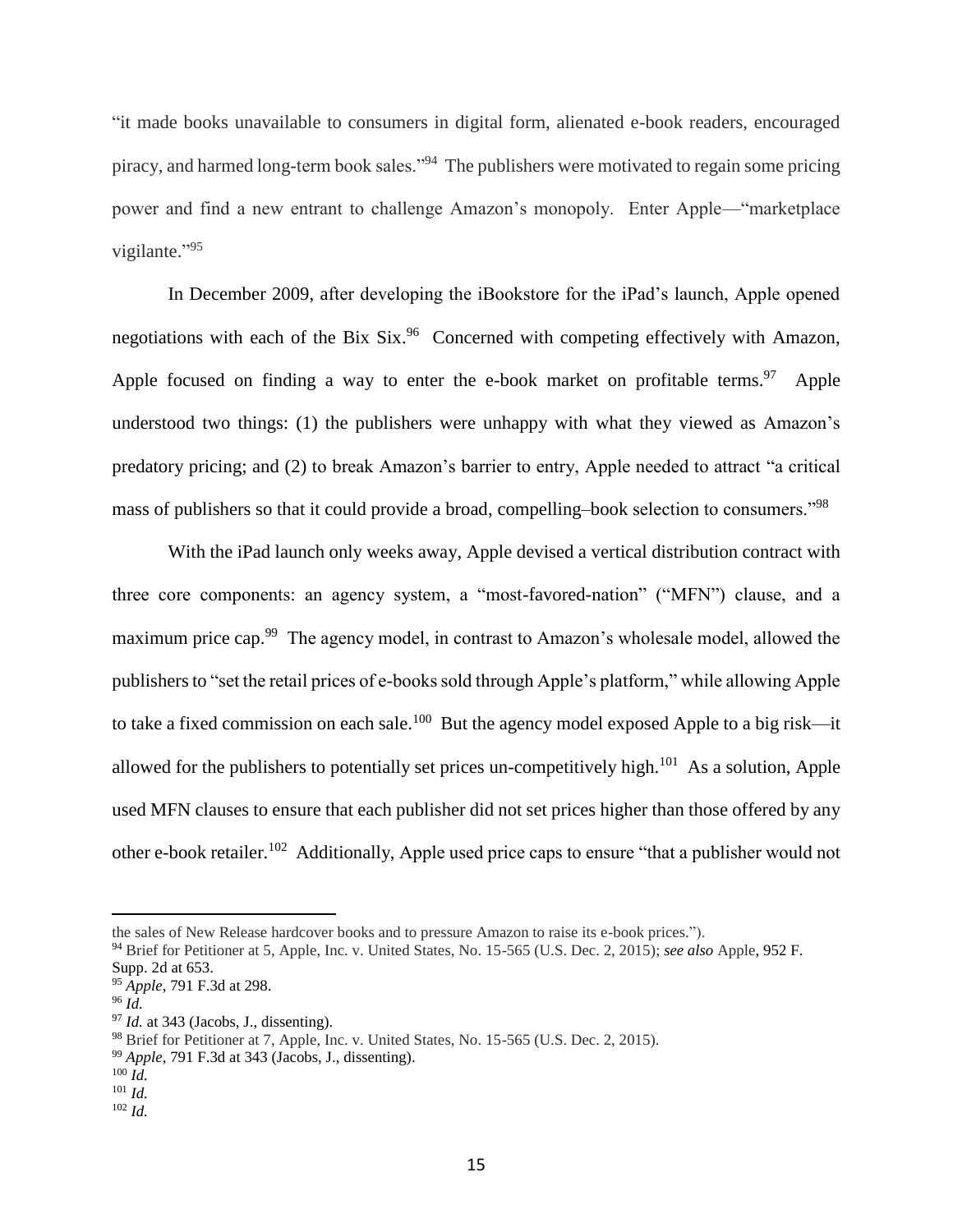set its iBookstore prices so high to damage  $\ldots$  [its] credibility with consumers."<sup>103</sup> These interrelated provisions made it possible for Apple to enter the e-books market as a viable competitor against Amazon. 104

After intense negotiations with each of the Big Six, five publishers signed Apple's agency contract.<sup>105</sup> "Apple unveiled its e-book retail platform—the iBookstore—at the first public demonstration of the iPad on January 27, 2010."<sup>106</sup> The publishers then acted in concert to negotiate new terms with Amazon.<sup>107</sup> The MFN clauses in Apple's contracts with the publishers essentially forced the publishers to convince Amazon to adopt an agency model.<sup>108</sup> If Amazon had continued to sell e-books at below-cost prices, "the MFN clause would [have] allowed Apple to match Amazon's price for bestsellers, and pay the publishers no more than a percentage commission on \$9.99."<sup>109</sup> The publishers, encouraged by an Apple executive, acted as a "united front<sup> $110$ </sup> and by June 2010, each publisher had convinced Amazon to adopt an agency model.<sup>111</sup> Apple's entry was disruptive to say the least.<sup>112</sup> Within two years, Amazon's share of the e-book

<sup>&</sup>lt;sup>103</sup> Brief for Petitioner at 8, Apple, Inc. v. United States, No. 15-565 (U.S. Dec. 2, 2015).

<sup>104</sup> *See id. Compare* to the majority opinion in *Apple*: "Thus, the terms of the negotiation between Apple and the publishers became clear: Apple wanted quick and successful entry into the e-book market and to eliminate retail price competition with Amazon. In exchange, it offered the publishers an opportunity 'to confront Amazon as one of an organized group . . . united in an effort to eradicate the \$9.99 price point.' Both sides needed a critical mass of publishers to achieve their goals. The MFN played a pivotal role in this *quid pro quo* by 'stiffen[ing] the spines of the [publishers] to ensure that they would demand new terms from Amazon,' and protecting Apple from retail price competition." *Apple*, 791 F.3d at 305. However, the majority erred in two ways: (1) by demonizing Apple's independent business interest in wanting a "quick and successful entry into the e-book market;" and (2) by suggesting that there was any retail price competition to begin with. Significantly, long-term prices have fallen as a whole since Apple's market entry. *See id.*

<sup>&</sup>lt;sup>105</sup> *Id.* at 343 (Jacobs, J., dissenting) (noting that "[o]nly Random House, the country's largest publisher, did not" sign; the five signatures represented over forty-eight percent of all e-books in the United States).

<sup>106</sup> *Id.*

<sup>107</sup> *Id.*

<sup>108</sup> *Id.*

<sup>&</sup>lt;sup>109</sup> *Apple*, 791 at 343–44 (Jacobs, J., dissenting).

<sup>110</sup> *Id.* at 344.

<sup>&</sup>lt;sup>111</sup> Brief for Petitioner at 10, Apple, Inc. v. United States, No. 15-565 (U.S. Dec. 2, 2015).

<sup>112</sup> *Apple*, 791 F.3d at 342 (Jacobs, J., dissenting) (characterizing as "a substantial monopoly" a market share of "over 80% of the field"). Prior to Apple's disruptive entry, "Amazon's ninety-percent market share constituted a monopoly under antitrust law." *Id.*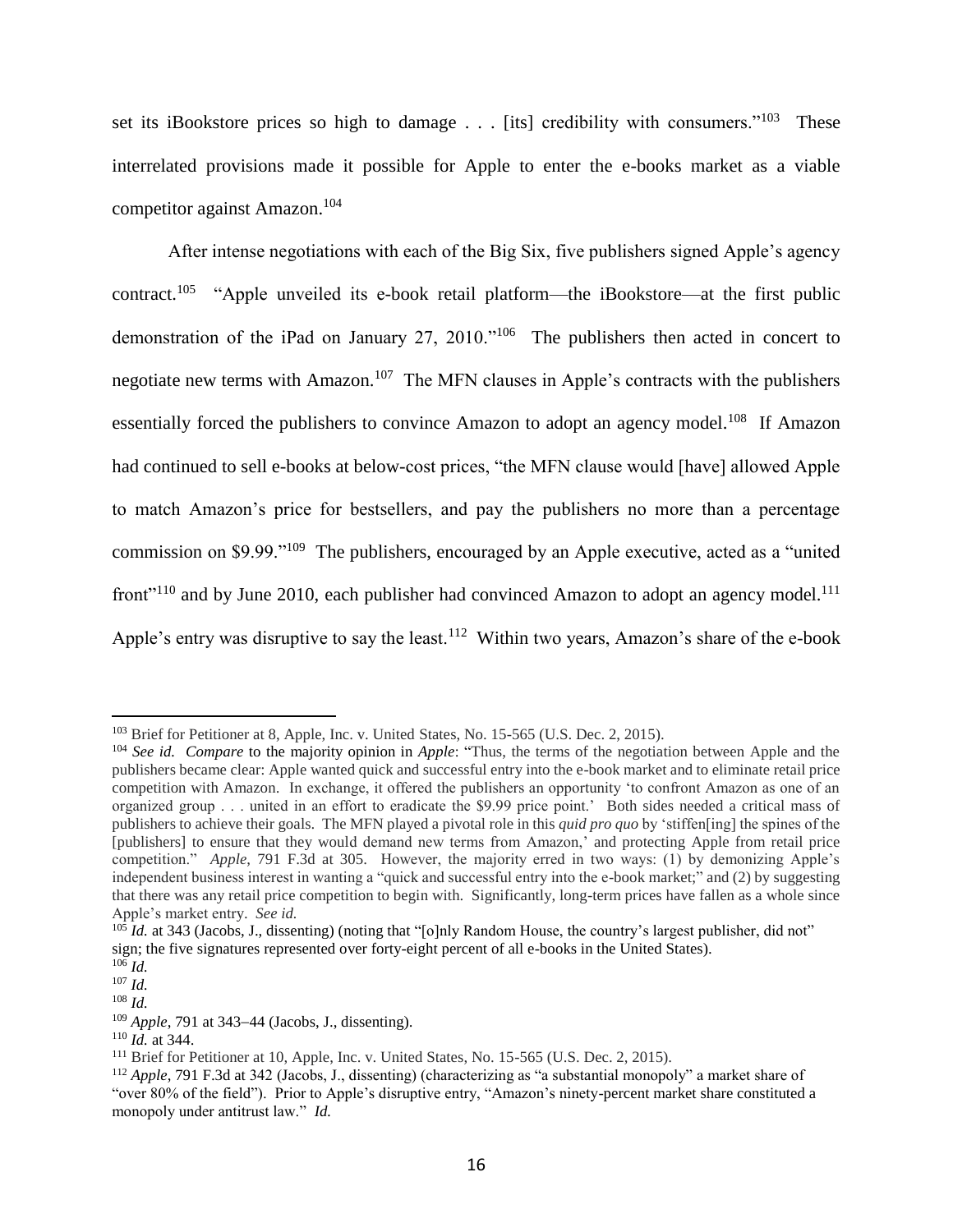retail market dropped from ninety-percent to *sixty percent*, total e-book *output increased*, and overall e-book *prices fell*. 113

B. The Second Circuit's Discussion

Judge Debra Anne Livingston wrote the majority opinion for the Second Circuit in *Apple*<sup>114</sup> and held that Apple's facilitation of the publisher defendants' horizontal conspiracy was a *per se* violation of the Sherman Act.<sup>115</sup> Alternatively, Judge Livingston affirmed the district court's opinion under the rule of reason.<sup>116</sup> Judge Raymond Lohier joined Judge Livingston in the majority opinion ("the majority"), but wrote a separate concurring opinion explaining why he felt the *per se* standard applied and no further rule of reason inquiry was necessary.<sup>117</sup> Judge Jacobs dissented, finding that Apple had not violated the Sherman Act because Apple's procompetitive justifications outweighed its anticompetitive conduct when the appropriate rule of reason analysis was applied to Apple's conduct as a vertical facilitator of a horizontal conspiracy.<sup>118</sup> However, the Second Circuit panel did not reach a majority on the rule of reason analysis.<sup>119</sup> Rather, the majority affirmed the district court's ruling and held that Apple conspired with the publisher defendants to eliminate retail price competition and to raise e-book prices in violation of Section 1 of the Sherman Act.<sup>120</sup>

The majority began its analysis by concluding that there was enough direct and circumstantial evidence to conclude that the provisions in Apple's contracts with the publishers,

<sup>113</sup> *Id.* at 328 (noting that prices across the e-book market as a whole fell slightly and total output increased). <sup>114</sup> *Apple*, 791 F.3d 290.

<sup>&</sup>lt;sup>115</sup> See *id.* ("In light of our conclusion that the district court did not err in determining that Apple organized a pricefixing conspiracy among the publisher defendants, Apple and the dissent's initial argument against the *per se* rule that Apple's conduct must be subject to rule-of-reason analysis because it involved merely multiple independent, vertical agreements with the publisher defendants—cannot succeed").

<sup>116</sup> *Id.* at 329.

<sup>117</sup> *Id.*

<sup>118</sup> *Id.* at 342 (Jacobs, J., dissenting).

<sup>119</sup> *Id.* at 349 (Jacobs, J. dissenting).

<sup>120</sup> *Apple*, 791 F.3d at 325.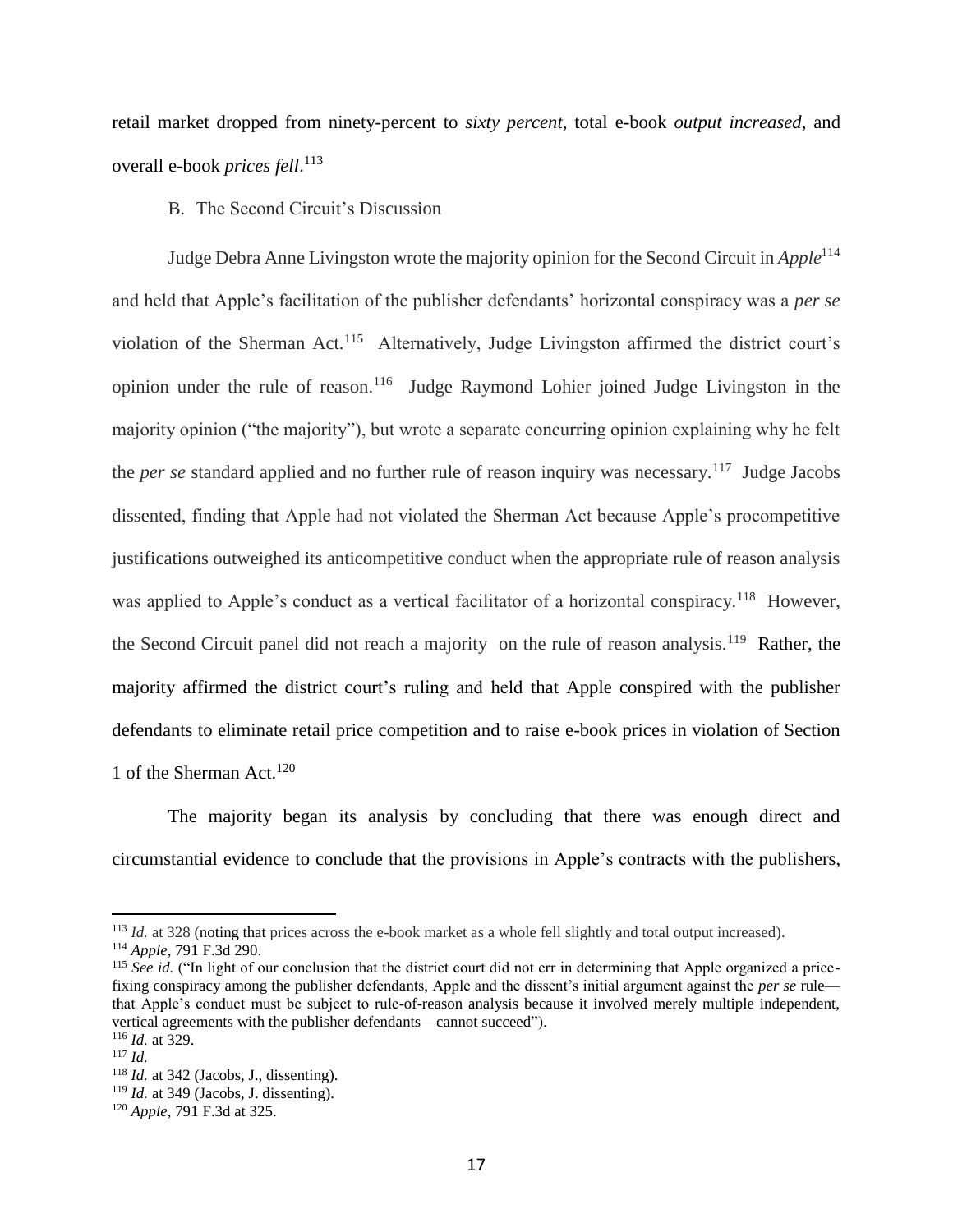although each independently lawful, showed that Apple "consciously orchestrated a conspiracy among the publisher defendants."<sup>121</sup> After finding that Apple's vertical conduct facilitated the publisher defendant's horizontal price-fixing conspiracy, the majority concluded that "the relevant agreement in restraint of trade" was the horizontal price-fixing conspiracy, "not Apple's vertical contracts with the publisher defendants."<sup>122</sup>

Judge Livingston primarily relied on two Supreme Court cases, *Klor's Inc. v. Broadway-Hale Stores, Inc.*<sup>123</sup> and *United States v. General Motors Corp*., <sup>124</sup> to show that all participants in a "hub-and-spoke" conspiracy are liable "when the objective of the conspiracy [is] a *per se* unreasonable restraint of trade."<sup>125</sup> The majority concluded that the wording in *Leegin*<sup>126</sup> did not change the law governing "hub-and-spoke" conspiracies because the passage was "entirely consistent with holding the 'hub' liable for the horizontal agreement that it joins."<sup>127</sup> The majority reasoned that, in "hub-and-spoke" arrangements, "the vertical organizer has not only committed to vertical agreements, but has also agreed to participate in the horizontal conspiracy."<sup>128</sup> In sum, the court held that Apple, as the vertical organizer of a horizontal conspiracy, agreed to a pricefixing restraint that was not "any less anticompetitive than its co-conspirators, and [therefore could not] escape *per se* liability."<sup>129</sup> In the alternative, Apple argued that it ought to be allowed to introduce its procompetitive justifications for facilitating the horizontal conspiracy because the arrangement promoted "enterprise and productivity."<sup>130</sup> However, the majority did not believe

<sup>121</sup> *Id.* at 317.

<sup>122</sup> *Id.* at 323.

<sup>123</sup> Klor's, Inc. v. Broadway-Hale Stores, Inc., 359 U.S. 207 (1959).

<sup>124</sup> United States v. Gen. Motors Corp., 384 U.S. 127 (1966).

<sup>125</sup> *Apple*, 791 F.3d at 322.

 $126\,551\,$  U.S. 887.

<sup>127</sup> *Apple*, 791 U.S. at 324.

<sup>128</sup> *Id.* at 325.

<sup>129</sup> *Id.*

<sup>130</sup> *See Broadcast Music, Inc.*, 441 U.S. at 1.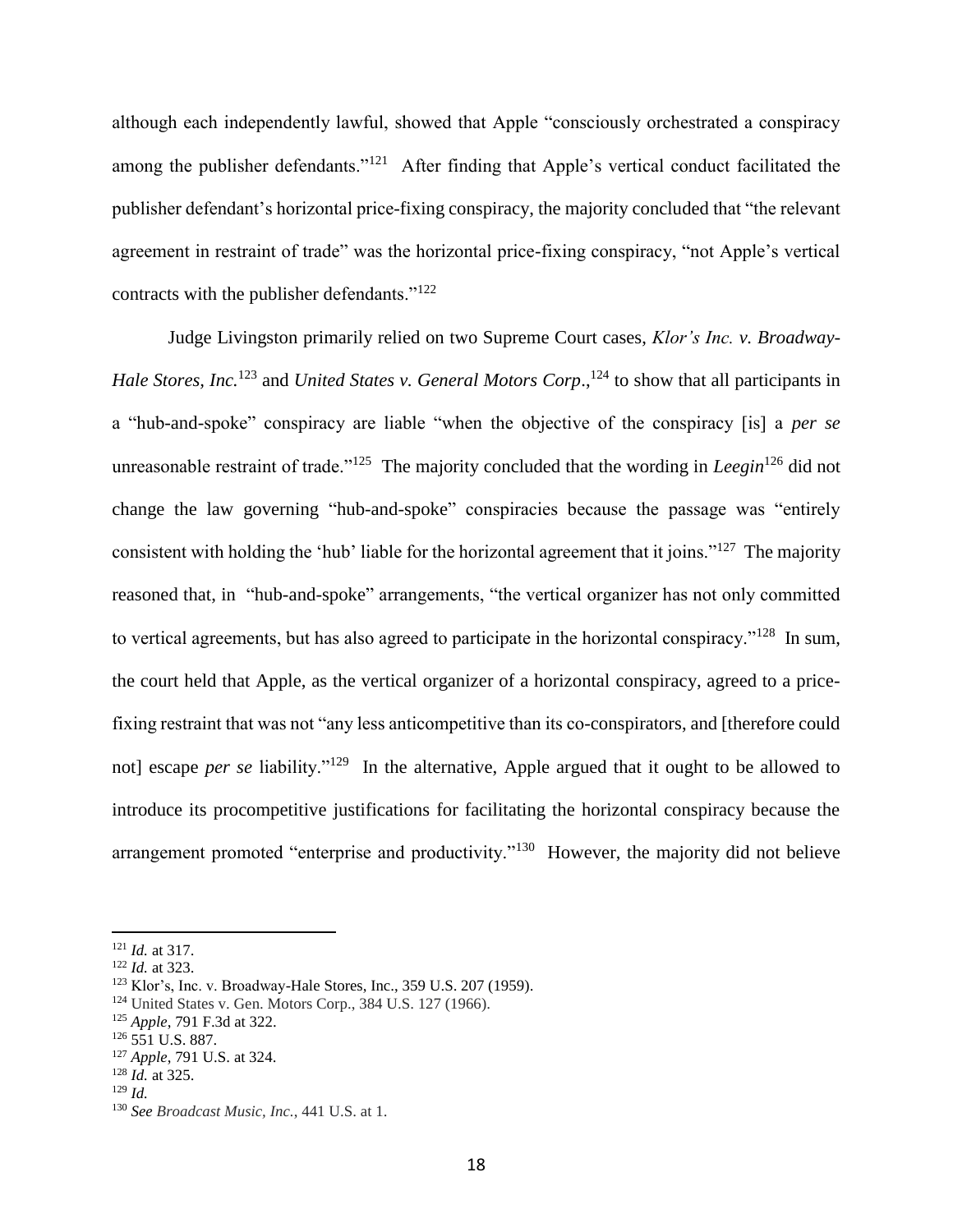that Apple's emergence into the e-book industry fit within the narrow line of decisions supporting its argument.<sup>131</sup>

Judge Livingston, writing for herself, continued to analyze the competitive effect of Apple's horizontal agreement with the publisher defendants under the rule of reason.<sup>132</sup> She stated: "I am mindful of Apple's argument that the nascent e-book industry has some new and unusual features and that the *per se* rule is not fit for 'business relationships where the economic impact of certain practices is not immediately obvious."<sup>133</sup> However, Judge Livingston applied an abbreviated version of the rule of reason—known as a "quick look" rule.<sup>134</sup> She felt the "quick look" analysis was appropriate given that the anticompetitive effects of Apple's conduct were easily ascertained.<sup>135</sup> Thus, the burden of proof shifted directly to Apple's procompetitive justifications for organizing the conspiracy. $136$ 

First, Judge Livingston dismissed Apple's argument that "by eliminating Amazon's \$9.99 price point, the agreement enabled Apple and other e-book retailers to enter the market and challenge Amazon's dominance."<sup>137</sup> She reasoned that Apple's deconcentration of the e-book industry was no justification for eliminating retail price competition.<sup>138</sup> Further, she concluded that "Apple and the dissent err[ed] first in equating a symptom (a single-retailer market) with a disease (a lack of competition), and then err[ed] again by prescribing the disease itself as the cure." $^{139}$ 

<sup>131</sup> *See id*; *see also* Nat'l Collegiate Athletic Ass'n v. Bd. of Regents, 468 U.S. 85 (U.S. 1984).

<sup>132</sup> *Apple*, 791 U.S. at 329.

<sup>133</sup> *Id.* at 329 (citing *Leegin*, 551 U.S. 877).

<sup>134</sup> *Id.* at 330.

<sup>&</sup>lt;sup>135</sup> *See id.* The quick look rule might be appropriate, but the use of it here tainted the rule of reason analysis and was written merely in response to the dissent.

<sup>136</sup> *Id.*

<sup>137</sup> *Apple*, 791 F.3d at 330.

<sup>138</sup> *Id.* at 331.

<sup>139</sup> *Id.* at 332.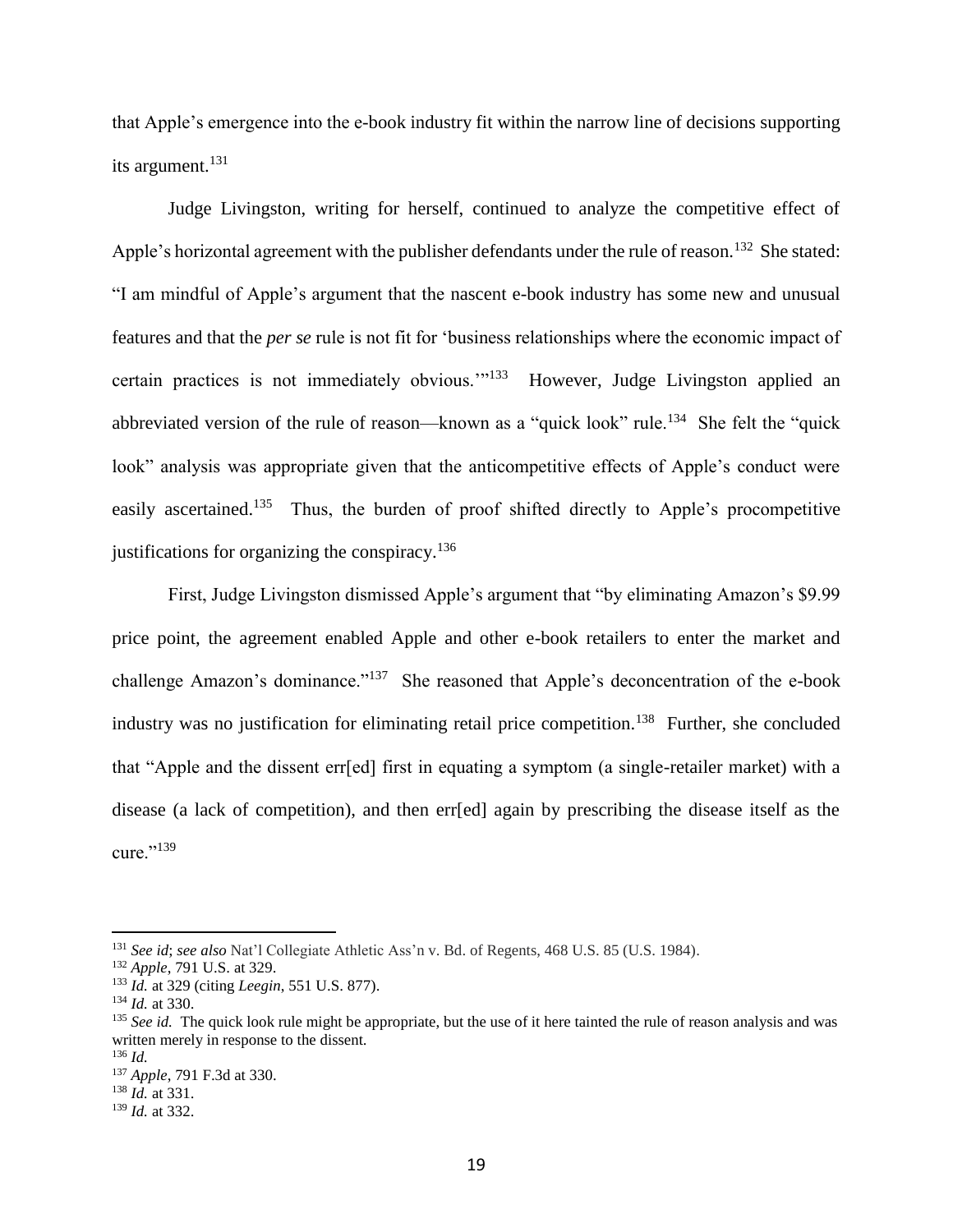Second, Judge Livingston dismissed Apple's argument that the eventual industry-wide decline of e-book prices was a procompetitive benefit because "Apple failed to establish a connection between the benefits and the conspiracy among Apple and the publisher defendants."<sup>140</sup> In addition, she dismissed Apple's argument that the technological innovations embedded in the iPad were procompetitive benefits to consumer since the iPad was unrelated to Apple's agreement with the publisher defendants.<sup>141</sup> In sum, Judge Livingston found that Apple failed to present any viable procompetitive justifications for facilitating a horizontal price-fixing conspiracy and the abbreviated rule of reason analysis was simply offered in response to the dissenting opinion.<sup>142</sup>

In contrast, Judge Jacob, in his dissenting opinion, concluded that Apple's procompetitive justifications outweighed its anticompetitive conduct when the appropriate rule of reason analysis was applied to Apple's role as a vertical facilitator of a horizontal conspiracy.<sup>143</sup> Judge Jacobs focused on three points to illustrate the majority's and the district court's errors: (1) that a "vertical agreement designed to facilitate a horizontal cartel 'would need to be held unlawful *under the rule of reason*'"; (2) that "the district court's alternative ruling under the rule of reason was predetermined by its (erroneous) *per se* ruling"; and (3) that "Apple's conduct, assessed under the rule of reason on the horizontal plane of retail competition, was unambiguously and overwhelmingly pro-competitive."<sup>144</sup>

Judge Jacobs began with the reminder that *per se* liability is the exception and "is reserved for those categories of behavior so definitely and universally anticompetitive that a court's consideration of market force and reasonableness would be pointless."<sup>145</sup> He then relied on the

- <sup>141</sup> *Id.* at 335.
- <sup>142</sup> *Id.*

 $\overline{a}$ 

<sup>144</sup> *Id.* at 341.

<sup>140</sup> *Id.* at 334.

<sup>143</sup> *Apple*, 791 F.3d at 348 (Jacobs, J., dissenting).

<sup>145</sup> *Id.* at 345.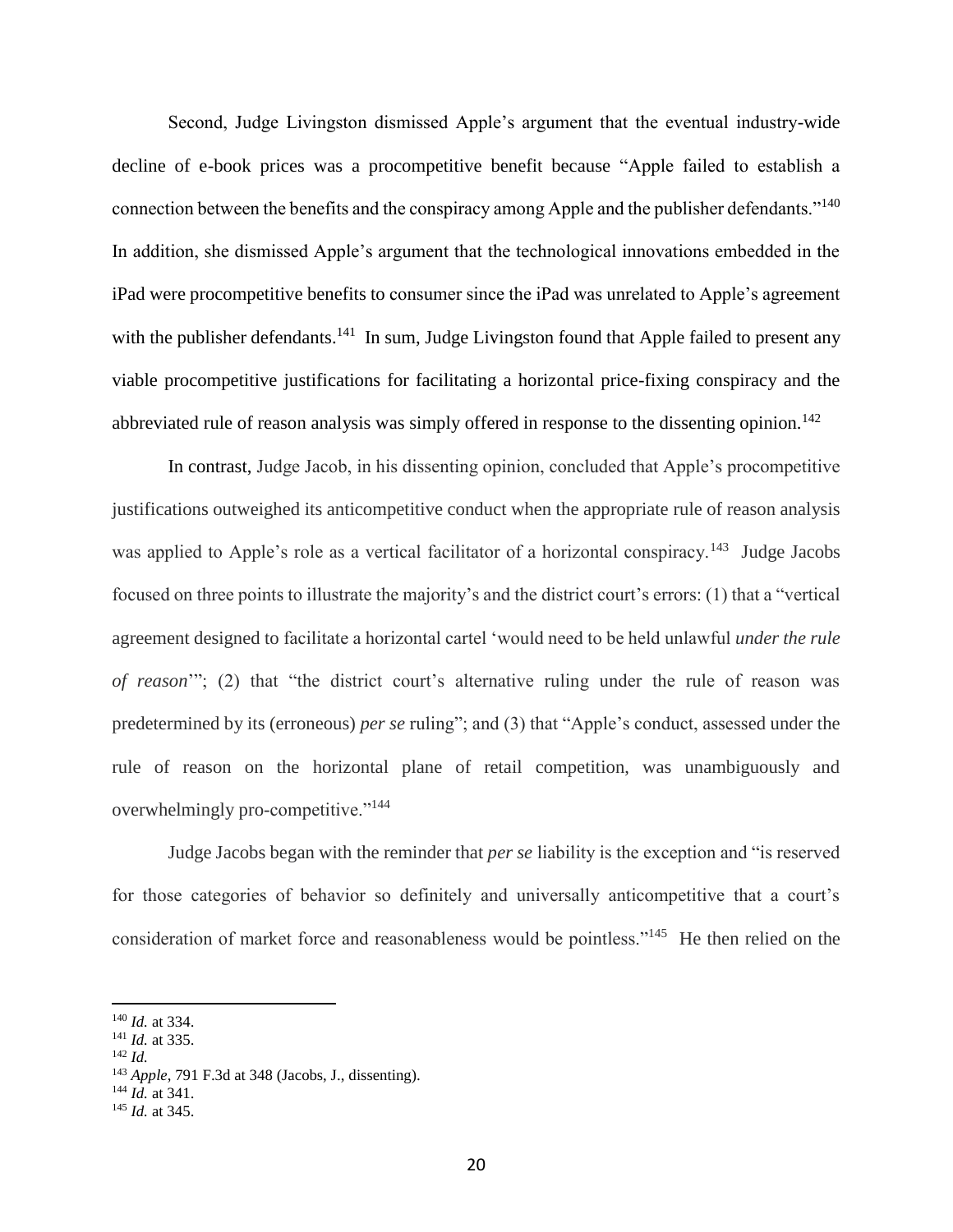Supreme Court's steady retreat from the *per se* rule and its explicit signal from *Leegin*<sup>146</sup> to conclude that the vertical participant in a "hub-and-spoke" conspiracy can no longer be held a *per se* violation of the Sherman Act.<sup>147</sup>

In his reasoning, Judge Jacobs focused on the competitive differences between horizontal collusion and the influence of a vertical arrangement on a horizontal cartel.<sup>148</sup> He pointed out that "[c]ollusion among competitors does not describe Apple's conduct or account for its motive."<sup>149</sup> Rather, Apple's competition with Amazon (the dominant retailer) took place on a "horizontal plane distinct from the plane of the horizontal conspiracy among the publishers."<sup>150</sup> Significantly, Judge Jacobs stated "[a]ll Apple's energy—all it did that has been condemned in this case—was directed to weakening its competitive rival, and pushing it aside to make room for Apple's entry."<sup>151</sup>

Additionally, Judge Jacobs concluded that the *per se* rule was inapplicable because several features made the restraint one that no court had previously considered: "(a) a vertical relationship (b) facilitating a horizontal conspiracy (c) to overcome barriers to entry in a market dominated by a single firm (d) in an industry created by an emergent technology."<sup>152</sup>

Under a full rule of reason analysis, Judge Jacobs reached the conclusion that Apple's conduct yielded "such substantial procompetitive results that *per se* liability [was] an abdication of the duty to distinguish reasonable restraints from those that are unreasonable."<sup>153</sup> First, Judge Jacobs accounted for the anticompetitive effects of Apple's conduct: shifting the pricing power

<sup>146</sup> 551 U.S. 877.

<sup>147</sup> *Apple*, 791 U.S. at 346 (Jacobs, J., dissenting).

<sup>148</sup> *Id.*

<sup>149</sup> *Id.* at 347.

<sup>150</sup> *Id.*

<sup>&</sup>lt;sup>151</sup> *Id.* at 347–48 (Jacobs, J., dissenting).

<sup>152</sup> *Id.* at 348.

<sup>153</sup> *Apple*, 791 F.3d at 348 (Jacobs, J., dissenting).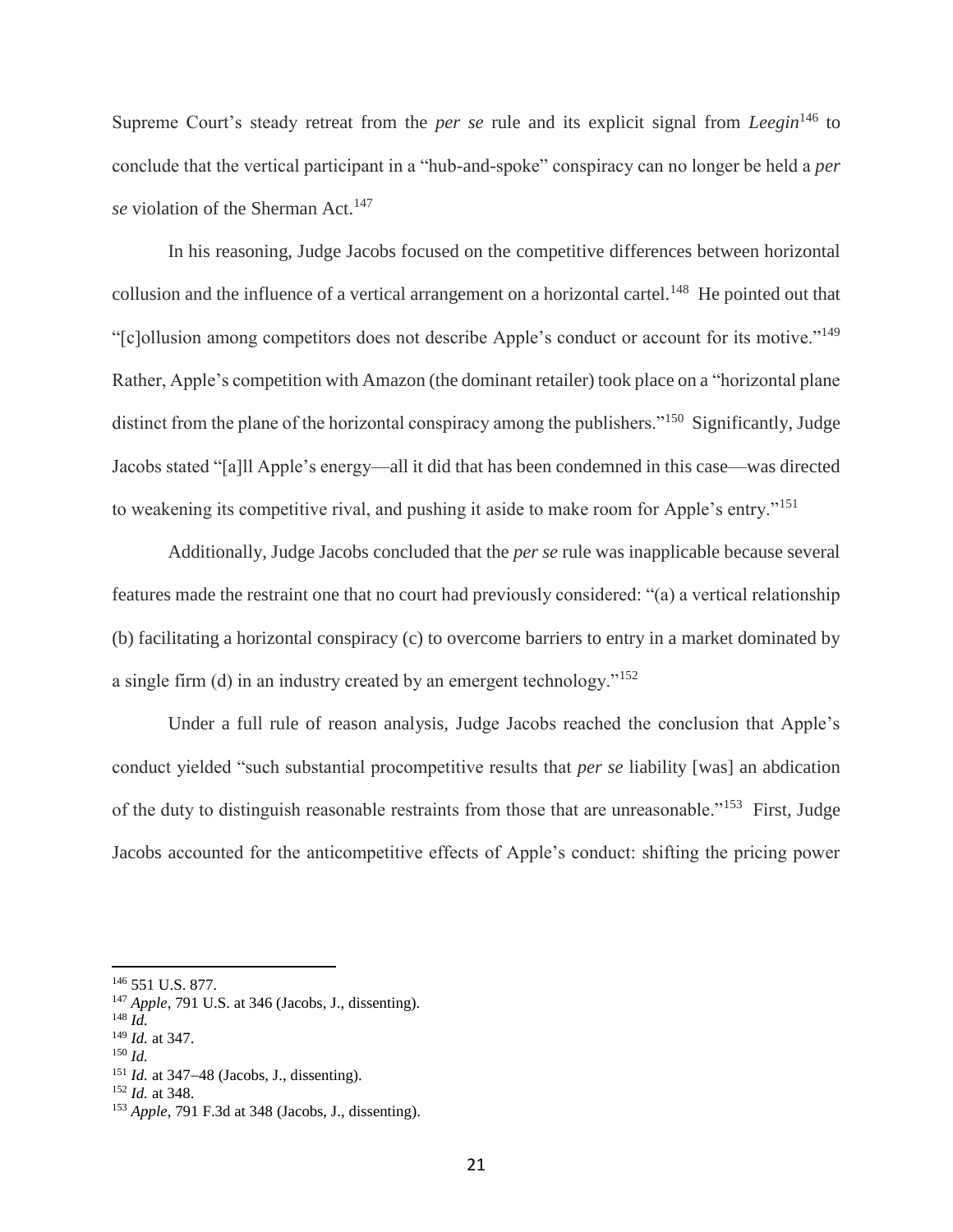from e-book retailers to e-book publishers<sup>154</sup> and "end[ing] Amazon's \$9.99 price for most new releases and bestsellers."<sup>155</sup> Next, he turned to the procompetitive effects: deconcentrating the ebook retail market, removing barriers to entry by others, and encouraging innovation.<sup>156</sup> Further, the dissent argued that the absence of an appropriate alternative theory for Apple's market entry "bespeaks the reasonableness of the measures Apple took."<sup>157</sup> Judge Jacobs concluded with the following statement:

Apple took steps to compete with a monopolist and open the market to more entrants, generating only minor competitive restraints in the process. Its conduct was eminently reasonable; no one has suggested a viable alternative. 'What could be more perverse than an antitrust doctrine that discouraged new entry into high concentrated markets?'<sup>158</sup>

#### IV. Analysis

#### A. Introduction

 $\overline{a}$ 

Determining whether to apply the *per se* rule or the rule of reason to a restraint of trade is far from simple, and courts have struggled with the problem since the inception of the Sherman Act. At the outset, it is imperative to understand that the essential inquiry of both standards remains the same: "Whether or not the challenged restraint enhances competition."<sup>159</sup> No bright

<sup>154</sup> *See id.* at 350 (Jacobs, J., dissenting). However, he quickly identified that the shift of pricing power "operated as a restraint only in the sense that Amazon faced pressure to adopt an agency model and to charge prices set by the five publishers, which of course remained in competition with each other, and with the publishers who account for the remaining [fifty-two] percent of the industry." *Id*.

<sup>&</sup>lt;sup>155</sup> *Id.* "But the consumer's near-term preference for low prices is not an object of antitrust law. The district court charts the short-term price developments, treating the end of below-cost pricing as anticompetitive and observing with disapproval the natural tendency for prices to rise to competitive levels. The rule of reason promotes competition; it can be safely assumed that if competition sharpens, prices will take care of themselves." *Id.*

<sup>&</sup>lt;sup>156</sup> See id. at 350–51 (noting that a "removal of a barrier to entry reduces for the long term a market's vulnerability to monopolization). These effects sound in the basic goals of antitrust law. Even if only quick-look analysis were appropriate in this case, these effects would vindicate Apple's conduct." *Id.*

<sup>&</sup>lt;sup>157</sup> See id. (offering potential alternative theories that he then concludes were never really options for Apple).

<sup>158</sup> *Apple*, 791 F.3d at 352 (Jacobs, J., dissenting) (quoting In re Text Messaging Antitrust Litig., 782 F.3d 867, 874 (7th Cir. 2015)).

 $159$  Nat'l Collegiate Athletic Ass'n v. Bd. of Regents, 468 U.S. 85, 85-86 (1984).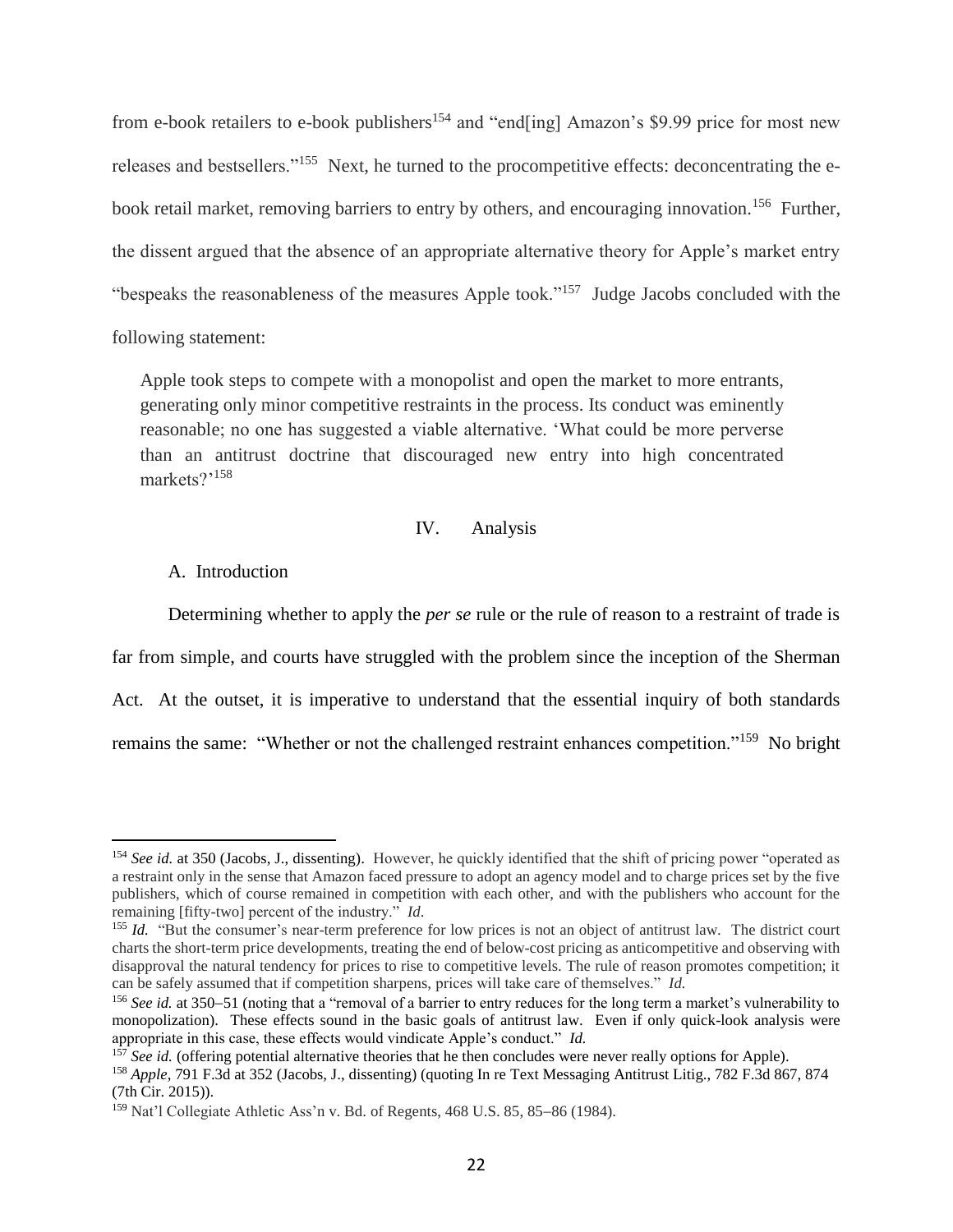line separates the *per se* rule from rule of reason analysis.<sup>160</sup> Horizontal agreements among competitors to fix prices or divide markets are the only restraints explicitly recognized by the Supreme Court as *per se* unlawful.<sup>161</sup> When competitors collude to fix prices in a market, their motives become aligned, dominant, and create irresistible temptations<sup>162</sup> that threaten the "central" nervous system of the economy."<sup>163</sup> Resort to the *per se* rule is justified for such restraints because judicial experience enables courts to predict that their anticompetitive effects outweigh any procompetitive justifications under the rule of reason in all or almost all instances.<sup>164</sup>

This creates a two-step inquiry to determine whether a restraint falls within a *per se* category. First, is the arrangement between competitors, and does it fix prices or reduce output in the relevant market?<sup>165</sup> Second, is the arrangement one that courts have previously determined always or almost always restricts competition without the ability to increase economic efficiencies and render markets more competitive?<sup>166</sup>

This Section will argue that the Supreme Court should reverse the Second Circuit majority's holding in *United States v. Apple*<sup>167</sup> for two reasons: (1) the *per se* rule is inappropriate for courts to apply to a novel restraint used to enter an emergent market; and (2) vertical conduct always needs to be analyzed under the rule of reason—even when it facilitates a horizontal cartel.

B. The *Per Se* Rule Does Not Apply To Novel Restraints With Non-Obvious Economic Effects

The Second Circuit's use of the *per se* rule was inappropriate because both Apple's unique

<sup>160</sup> *Id.* at 86 n. 26.

<sup>161</sup> *Leegin*, 551 U.S. at 886.

<sup>162</sup> *Apple*, 791 U.S. at 347 (Jacobs, J., dissenting).

<sup>&</sup>lt;sup>163</sup> *Socony-Vacuum Oil Co.*, 310 U.S. at 224–25 n. 59.

<sup>&</sup>lt;sup>164</sup> *Leegin*, 551 U.S. at 886–87.

<sup>165</sup> *See id.*

<sup>166</sup> *See Broadcast Music, Inc.*, 441 U.S. 1.

<sup>167</sup> 791 F.3d 290.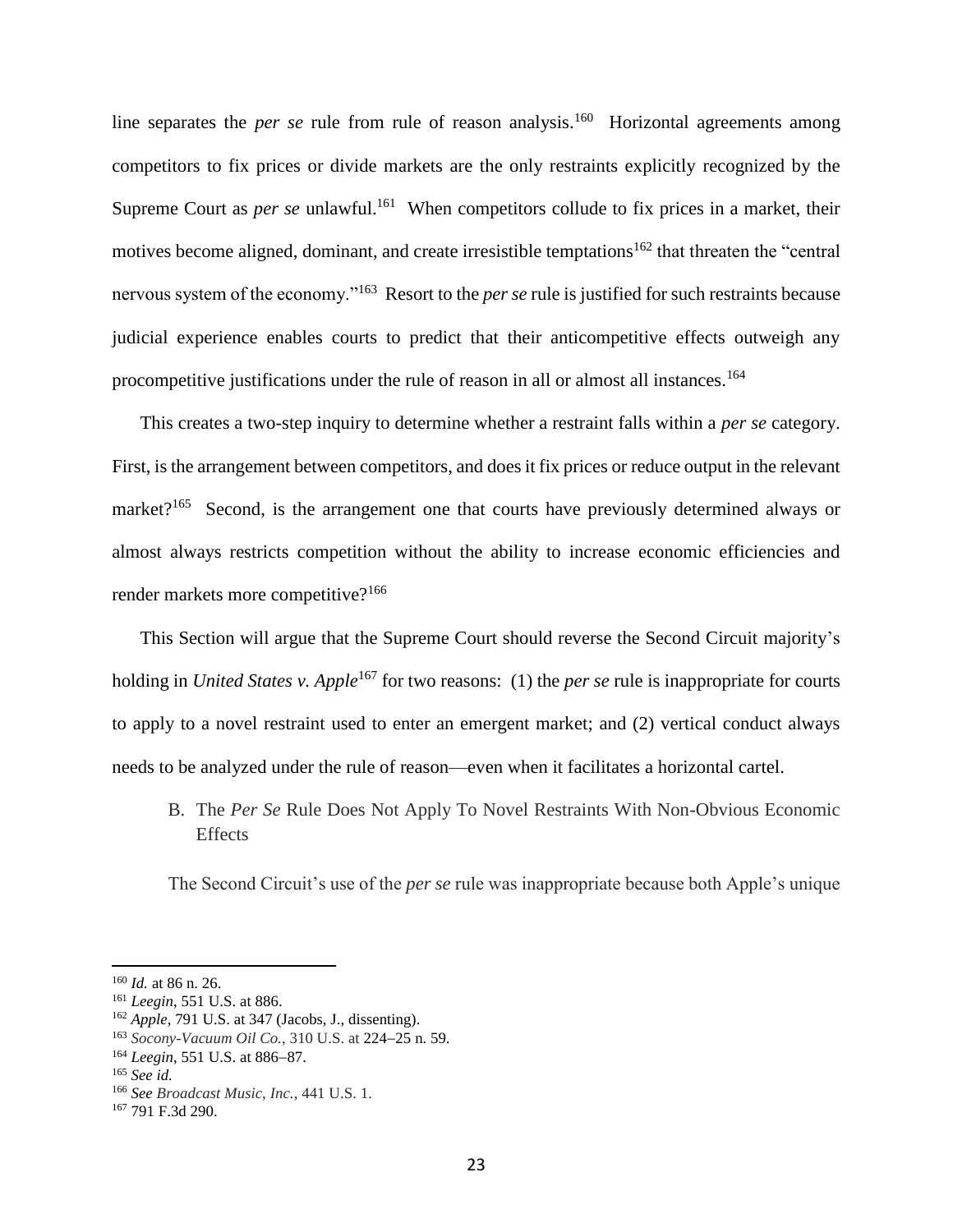combination of vertical agreements and the "nascent"<sup>168</sup> e-book industry presented the court with a novel restraint for which the *per se* rule is unfit.<sup>169</sup> The Supreme Court has encouraged courts to refrain from applying the *per se* rule when the lack of exposure to similar restraints makes the economic impact not immediately obvious.<sup>170</sup> Significantly, the government in *Apple*<sup>171</sup> conceded that Apple's use of a combination of vertical arrangements created a restraint "no court ha[d] previously considered."<sup>172</sup> Moreover, Judge Livingston herself stated that a rule of reason analysis may have been appropriate because the economic impact was not immediately obvious.<sup>173</sup> In his dissent, Judge Jacobs correctly pointed out the features that make Apple's arrangement novel: "(a) a vertical relationship (b) facilitating a horizontal conspiracy (c) to overcome barriers to entry in a market dominated by a single firm (d) in an industry created by an emergent technology."<sup>174</sup>

In *Broadcast Music, Inc. v. Columbia Broad. Sys., Inc.*, <sup>175</sup> the Supreme Court rejected the lower court's use of the *per se* rule for conduct it labeled "price-fixing" because the Court "ha[d] never examined a practice like [it] before."<sup>176</sup> Similarly, in *Sulfuric Acid*,<sup>177</sup> the Seventh Circuit distinguished the alleged price-fixing restraint from those deserving *per se* treatment because the arrangement involved a new market entrant in novel circumstances.<sup>178</sup> The court cautioned that

 $\overline{a}$ <sup>168</sup> *Id.* at 329.

<sup>169</sup> *Id.*

<sup>&</sup>lt;sup>170</sup> *Leegin*, 551 U.S. at 886–87 ("It should come as no surprise, then, that we have expressed reluctance to adopt *per se* rules with regard to restraints imposed in the context of business relationships where the economic impact of certain practices is not immediately obvious . . . . And, as we have stated, a 'departure from the rule-of-reason standard must be based upon demonstrable economic effect rather than . . . upon formalistic line drawing.'") (internal citations omitted).

<sup>171</sup> 791 F.3d 290.

<sup>172</sup> *Id.* at 343 (Jacobs, J., dissenting).

<sup>173</sup> *Id.* at 329 (citing In re Sulfuric Acid Antitrust Litig., 703 F.3d 1004 (7th Cir. 2012)).

<sup>174</sup> *Id.* at 348 (Jacobs, J., dissenting).

<sup>175</sup> 441 U.S. 1.

<sup>176</sup> *Id.* at 10.

<sup>177</sup> 703 F.3d 1004.

<sup>&</sup>lt;sup>178</sup> *See id.* at 1012 ("It is relevant that we have never seen or heard of an antitrust case quite like this, combining such elements as involuntary production and potential antidumping exposure. The difference is that the only aim and effect of the price-fixing agreement in *Socony-Vacuum* were to raise price; in this case the aim was to facilitate entry into the U.S. market, which would (and eventually did, as we'll see) lower prices and prevent the shutdown of Canadian smelting operations, which would have reduced output and raised the price of sulfuric acid in the United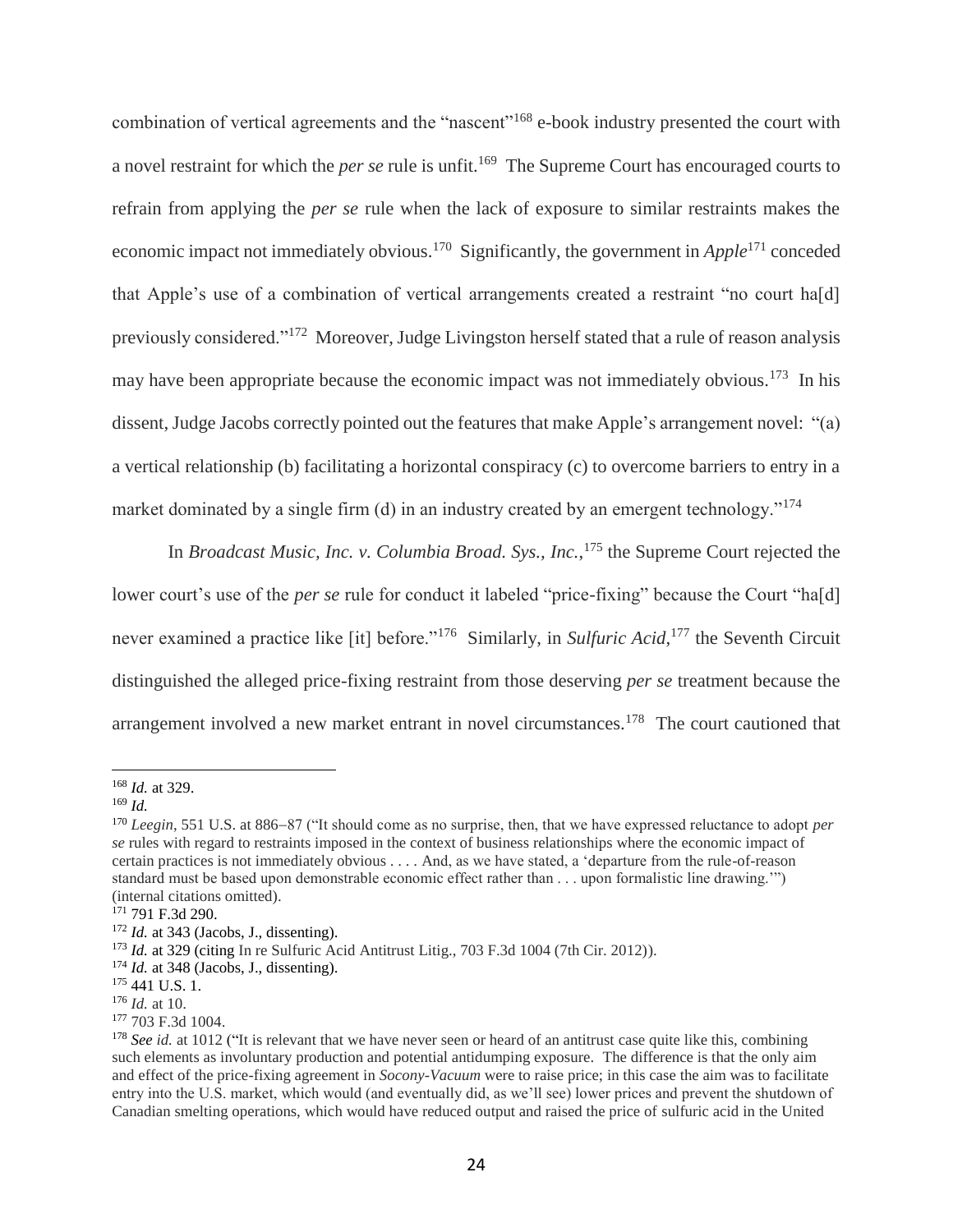"[i]t is a bad idea to subject a novel way of doing business (or an old way in a new and previously unexamined context [ ]) to *per se* treatment under antitrust law."<sup>179</sup>

Here, the Second Circuit majority's use of the *per se* rule was erroneous given that Apple's complex contracting arrangements were used to enter a novel market dominated by a monopolist firm.<sup>180</sup> Apple's use of an agency model in the e-book industry (and really, the whole book industry in general) was an innovative practice, which no court had ever considered in the relevant market.<sup>181</sup> Further, no court could have had previous exposure to a firm attempting to enter into the "nascent" e-book market because Amazon developed a loss-lending practice that erected barriers to entry in order for it to capture ninety-percent of the market.<sup>182</sup> If the goals of antitrust laws are to foster competition and prohibit unreasonable restraints of trade, then by no means should Apple's use of a unique business model to enter the e-book market be analyzed under a rule "designed for cases in which experience has convinced the judiciary that [the] particular type of business practice has no redeeming benefits ever."<sup>183</sup>

Apple entered the e-book market through a series of vertical contracts with the publishers, landing them on a completely distinct horizontal plane of *retail* competition.<sup>184</sup> Its entry as a formidable competitor to Amazon *increased* competition, "i.e., greater *inter*brand competition, that [brought] with it net consumer benefits."<sup>185</sup> As the district court noted, Apple's entry into the

States. The overall effect was thus to lower rather than to raise price. The plaintiffs' claim that the price would have been even lower without the shutdown agreements is doubtful, as we have said, because without the agreements the Canadian companies might not have entered the U.S. market."); *see also Sylvania* at 53–54 n.22 (noting the potential for new entrant exception).

<sup>&</sup>lt;sup>179</sup> *See id.* (citing *Leegin*, 551 U.S. at 886–87).

<sup>180</sup> *Apple*, 791 U.S. at 290.

<sup>181</sup> *See id.*

<sup>&</sup>lt;sup>182</sup> I am not arguing that Amazon had an unlawful monopoly. It was merely benefiting from its innovation, however, by continuing a loss leading practice it made it nearly impossible for firms to enter the market and compete.

<sup>183</sup> In re Sulfuric Acid Antitrust Litig., 703 F.3d at 1012.

<sup>184</sup> *Apple*, 791 U.S. at 341 (Jacobs, J., dissenting).

<sup>185</sup> *Leegin*, 551 U.S. at 913 (Breyer, J., dissenting).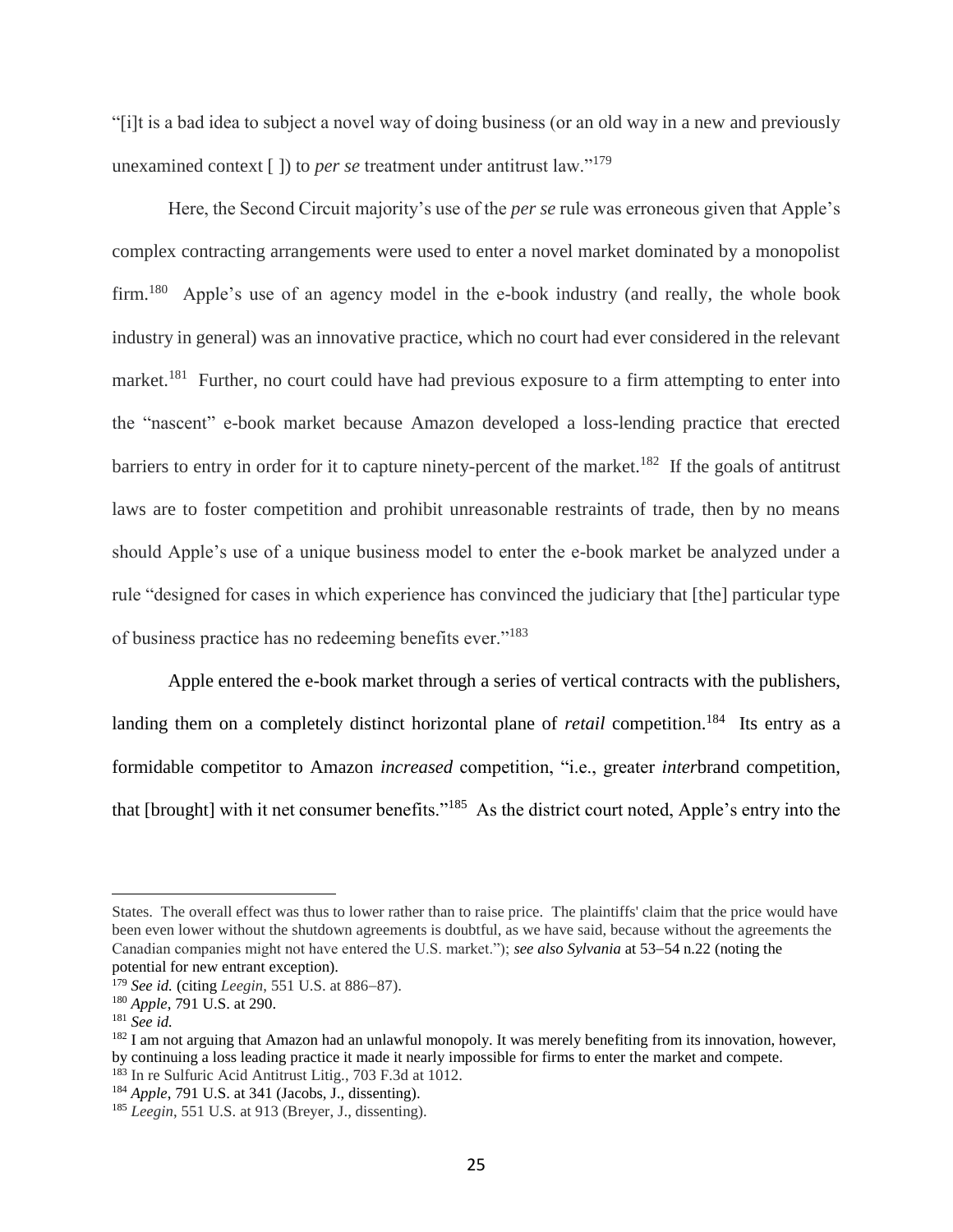market was "extremely beneficial to consumers and competition."<sup>186</sup> Within two years, Amazon's share of the e-book retail market dropped from ninety-percent to *sixty percent*, total e-book *output increased*, and overall e-book *prices fell*. 187

The growth of e-commerce and the technological innovations that come with it have drastically changed how consumers function in our economy.<sup>188</sup> Apple's iBookstore is a perfect example of how digital platforms have changed the economy: it was introduced (and still functions) as a digital platform for consumers to purchase and read e-books on the iPad (a revolutionary device itself).<sup>189</sup> Consumers depend on content platforms, such as the iBookstore, to "aggregat[e] content from diverse suppliers into convenient, feature-rich forums that are easy for consumers to use."<sup>190</sup> However, firms that create innovative digital platforms must be able to assemble content suppliers in an efficient manner.<sup>191</sup> New platform entrants, such as Apple, often offer a combination of vertical restraints to multiple content suppliers (such as the publishers) to achieve these objectives.<sup>192</sup> Common examples include: fixed-price supply contracts; exclusivity contracts; "price ceilings to ensure sufficient demand; and . . . MFNs to attract sellers and mitigate the ability of competitors to undermine their entry."<sup>193</sup> Even where these vertical restraints facilitate collusion on a different plane of competition, they also may genuinely "enhance overall efficiency and make markets more competitive."<sup>194</sup>

<sup>&</sup>lt;sup>186</sup> The "creativity and commitment of Apple invested in the enhancement of a product like the iBookstore is extremely beneficial to consumers and competition." United States v. Apple Inc., 952 F.Supp.2d 638, 708 n. 69 (S.D.N.Y. 2013).

<sup>187</sup> *Apple*, 791 F.3d at 328.

<sup>&</sup>lt;sup>188</sup> See Brief for International Center for Law & Economics and Scholars of Law and Economics as Amici Curiae Supporting Petitioner, United States v. Apple, Inc., No. 15-565 (U.S. Dec. 2, 2015).

<sup>189</sup> *See id.*

<sup>&</sup>lt;sup>190</sup> Brief for Petitioner at 1, Apple, Inc. v. United States, No. 15-565 (U.S. Dec. 2, 2015).

<sup>191</sup> *Id.* at 31. For example, a content platform company wishing to enter into a market to compete with Netflix would need to be able to "aggregate inputs from disparate suppliers" by using interdependent vertical agreements. *Id.* <sup>192</sup> *See* Brief for International Center for Law & Economics and Scholars of Law and Economics as Amici Curiae Supporting Petitioner, *supra* note 188, at 11.

<sup>193</sup> *Id.*

<sup>&</sup>lt;sup>194</sup> Northwest Wholesale Stationers, 472 U.S. at 294-96.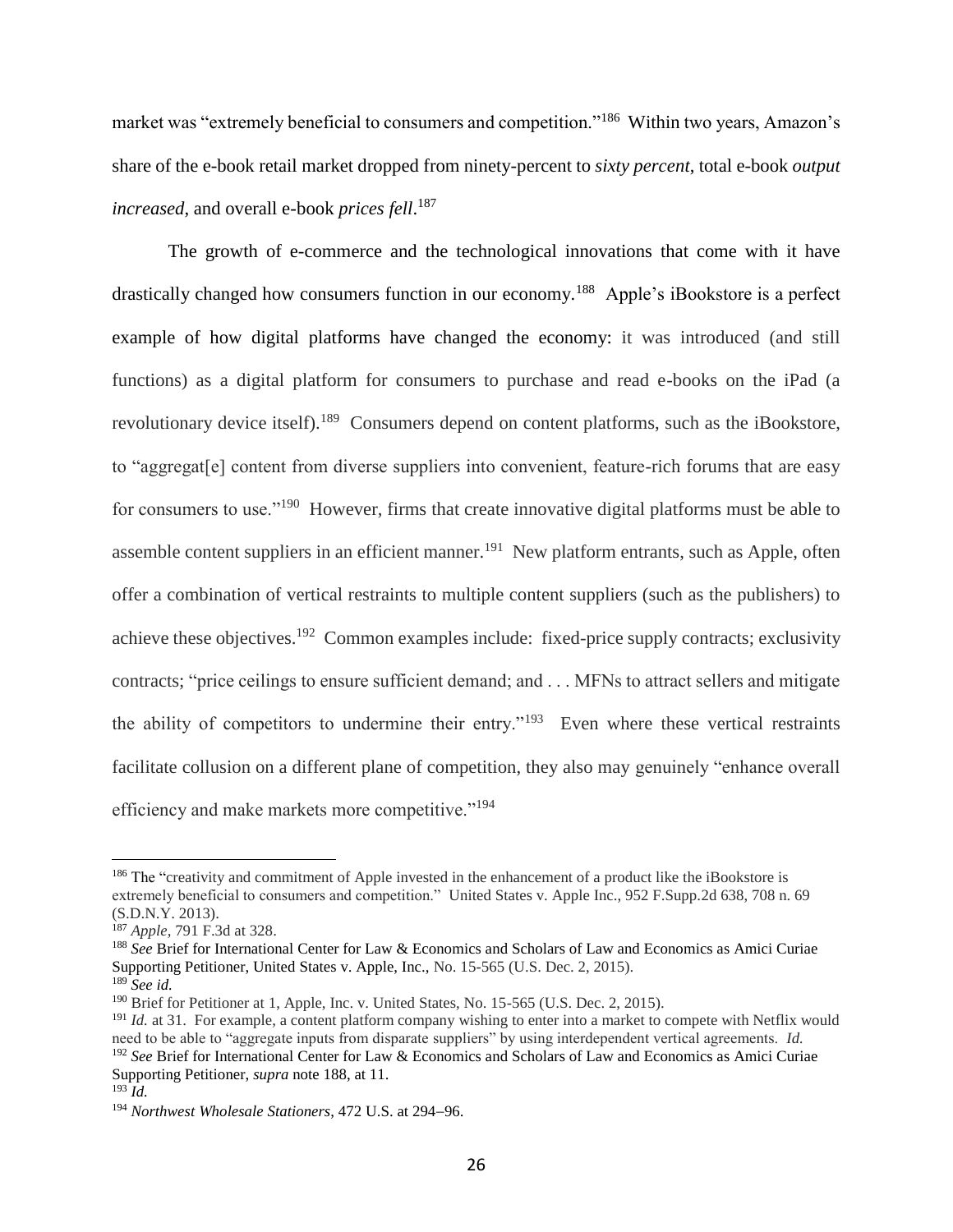This is exactly why distinguishing between vertical and horizontal conduct is crucial before a court finds a violation of the Sherman Act. By holding Apple *per se* liable for facilitating and participating in the publishers' horizontal conspiracy, the Second Circuit majority was able to downplay and even overlook Apple's procompetitive justifications that completely differed from that of the publishers.<sup>195</sup> Moreover, the majority avoided dealing with the unusual features of Apple's arrangement by drawing a formalistic line rather than addressing the demonstrable economic effects of increased retailer competition and innovation in an emergent technological market.<sup>196</sup> An expansive *per se* rule can chill the modern economy by discouraging reasonable risks that foster competition.<sup>197</sup> In accordance with the Supreme Court's repeated caution against the *per se* rule, the Second Circuit should have refrained from holding Apple *per se* liable given the highly novel circumstances of its entry into the e-book market.

C. The Rule of Reason Applies to Vertical Facilitators of Horizontal Cartels

Vertical conduct that facilitates a horizontal conspiracy cannot be condemned as *per se* illegal. The Supreme Court's overruling of *Dr. Miles* was the final straw in rejecting *per se* treatment for any vertical conduct.<sup>198</sup> Leegin explicitly stated that "[t]o the extent a vertical agreement setting minimum resale prices is entered upon to facilitate either type of [horizontal] cartel, it, too, would need to be held unlawful under *the rule of reason*."<sup>199</sup> However, the Second Circuit dismissed this statement as a non-binding "cryptic sentence" that did not affect "the law governing hub-andspoke conspiracies."<sup>200</sup> Ignoring *Leegin's* direct signal enabled the majority to overlook the

<sup>&</sup>lt;sup>195</sup> Referring to the fact that the publishers did not present any plausible efficiencies such as market entry or increased output.

<sup>196</sup> *Sylvania*, 433 U.S. at 97.

<sup>&</sup>lt;sup>197</sup> See Brief for International Center for Law & Economics and Scholars of Law and Economics as Amici Curiae Supporting Petitioner, *supra* note 188.

<sup>198</sup> *See Leegin*, 551 U.S. 877.

<sup>199</sup> *Id.* at 893.

<sup>200</sup> *Apple*, 791 F.3d at 324.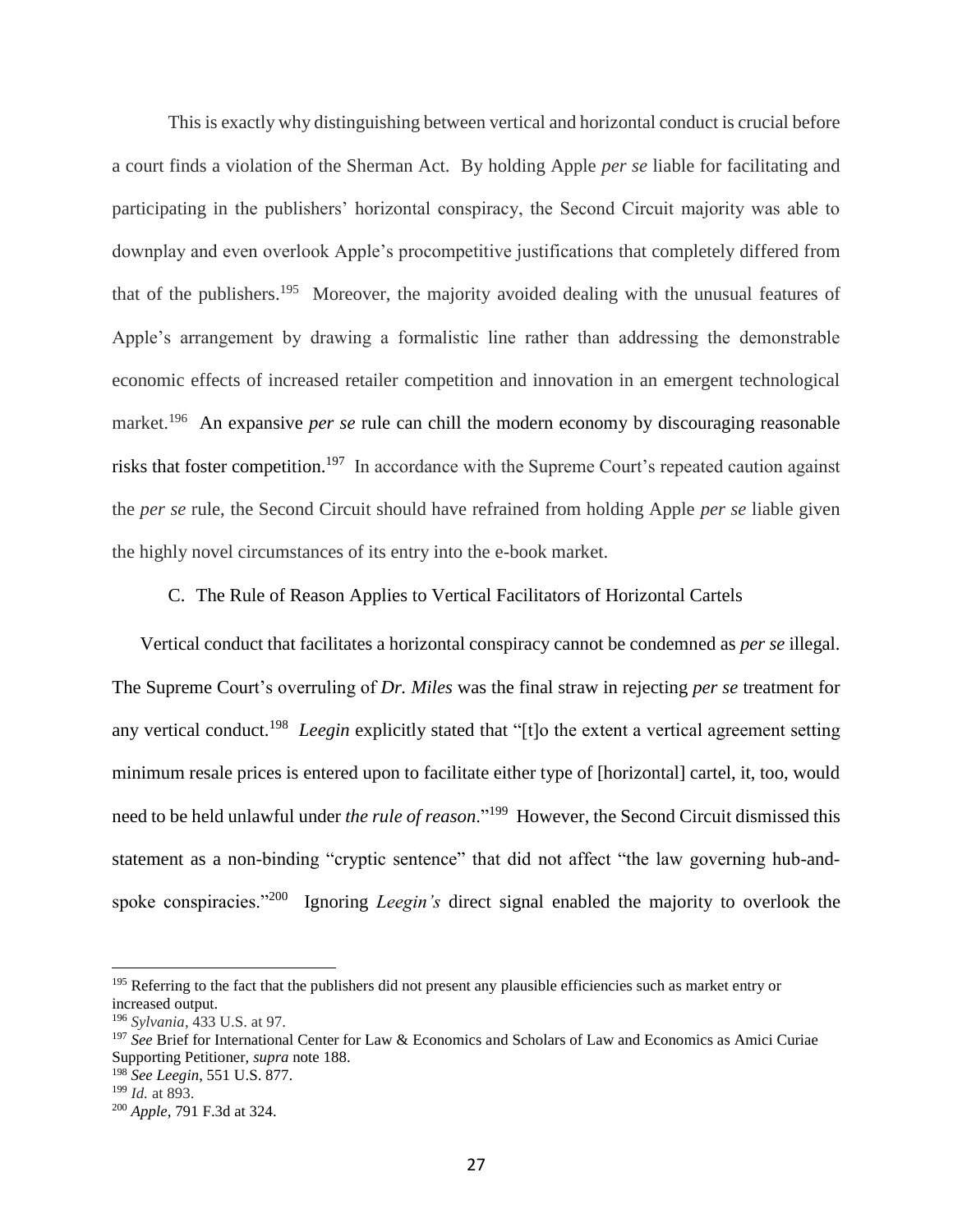procompetitive effects of Apple's vertical dealings with the publisher defendants and hold Apple *per se* liable as the "hub" of a horizontal price-fixing conspiracy.

In *Apple*, the only agreement deemed unlawful was the publisher defendants' agreement to fix e-book prices.<sup>201</sup> Restraints imposed by agreements between competitors are horizontal and illegal *per se*. 202 The Supreme Court has made it clear that "a restraint is horizontal not because it has horizontal effects, but because it is the product of a horizontal agreement."<sup>203</sup> Horizontal restraints are presumed anticompetitive because when competitors agree to fix prices or reduce output they are inherently posing a threat to competition within their market.<sup>204</sup> In *Apple*, the publishers competed on the same horizontal plane in the e-book market and agreed to raise prices.<sup>205</sup> Thus, the publisher defendants' concerted action warranted *per se* liability.

However, the Second Circuit inappropriately relied on pre-*Leegin* cases to conclude that the "hub" should not be any less liable than the "spokes" in a price-fixing conspiracy.<sup>206</sup> "Huband-spoke" cases all rely on the central idea that the conspiracy's exclusive purpose is to either illegally boycott or undermine a rival firm.<sup>207</sup> For example, in *Toys "R" Us*, <sup>208</sup> the Seventh Circuit held Toys "R" Us liable for facilitating a group boycott.<sup>209</sup> The court found that Toys "R" Us used its dominant market power to cut off the boycotted firm's access to the manufacturers without any plausible justification for enhancing competition.<sup>210</sup> However, in its analysis, the court still paused

<sup>209</sup> *Id.*

 $^{201}$  *Id.* at 339–40 (Loiher, J., concurring).

<sup>202</sup> Bus. Elecs. Corp. v. Sharp Elecs. Corp., 485 U.S. 717, 730 (1988).

<sup>203</sup> *Id.* at 730 n.4 (noting that if a restraint were deemed horizontal merely because its anticompetitive *effects* are horizontal, then "there would be no such thing as an unlawful vertical restraint, since all anticompetitive effects are by definition horizontal effects").

 $^{204}$  *Id.* at 730.

<sup>205</sup> *Apple*, 791 U.S. 290.

<sup>206</sup> *Id.* at 325.

<sup>&</sup>lt;sup>207</sup> Brief for Petitioner at 1, Apple, Inc. v. United States, No. 15-565 (U.S. Dec. 2, 2015).

<sup>208</sup> 221 F.3d 928.

<sup>210</sup> *Id.*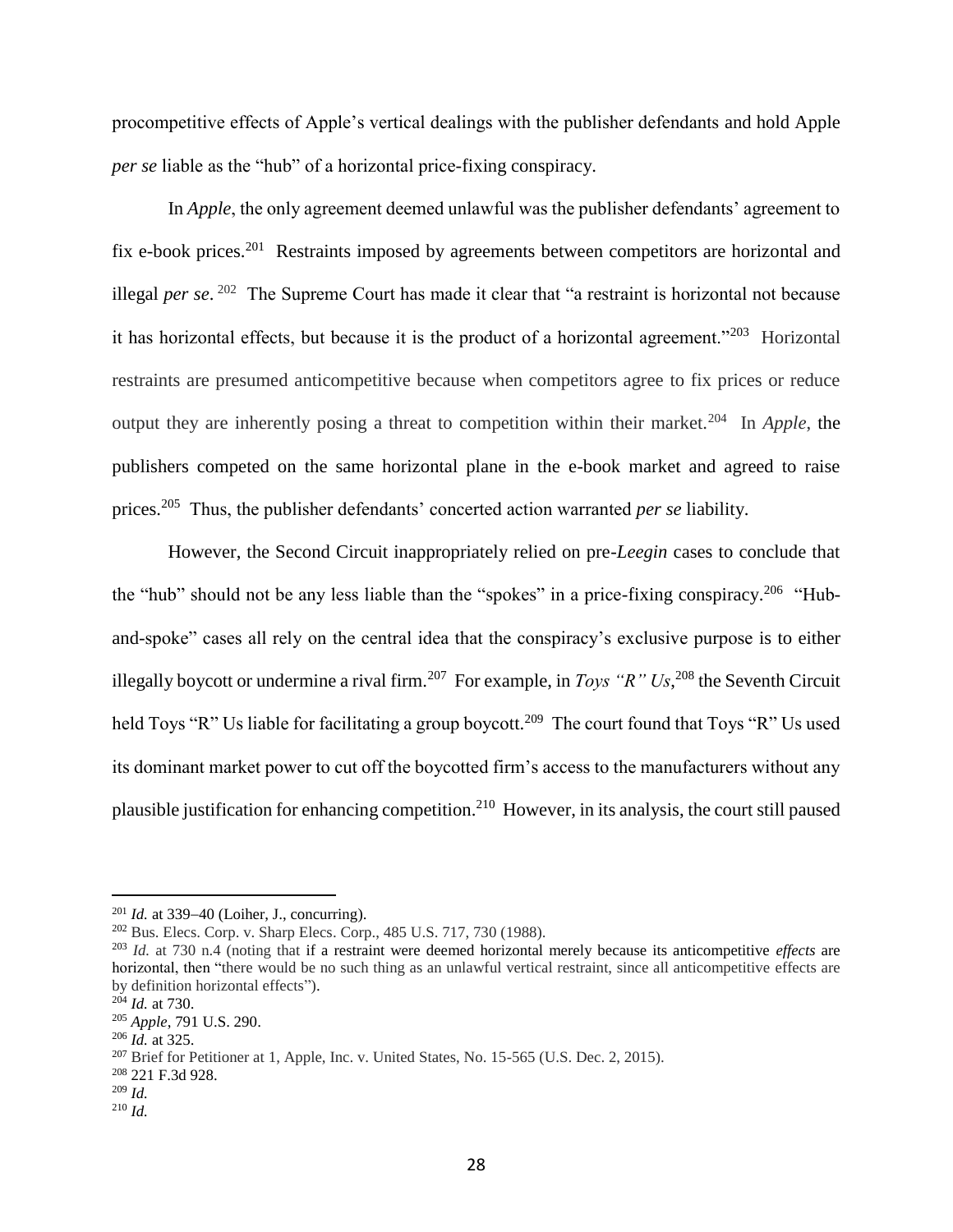to consider whether Toys "R" Us's conduct was in pursuit of avoiding free riding—a procompetitive objective—and found that it was not.<sup>211</sup>

Similarly, in *Klor's Inc. v. Broadway-Hale Stores, Inc.*,<sup>212</sup> a dominant retailer (Broadway-Hale) organized a group boycott against a small competing retailer (Klor's).<sup>213</sup> The Court found that the agreement between Broadway-Hale and a combination of manufacturers and distributors destroyed interbrand competition by driving out retailers trying to compete in an open market.<sup>214</sup> Thus, Broadway-Hale was held *per se* liable for abusing its market power to organize a naked boycott against its competitors.<sup>215</sup>

In addition, the Second Circuit in *Apple* relied on *United States v. General Motors Corp.*, 216 in which a horizontal cartel (Chevrolet retailers) enlisted a "hub" (General Motors) to enforce its boycotting of rival competitors (discount retailer). 217 In *General Motors*, the Court found that the Chevrolet dealers had procured GM as a "hub" to terminate business dealings with discount retailers that strayed from the dealers' horizontal agreement.<sup>218</sup> The Court ruled that "a facially vertical restraint imposed by a manufacturer only because it has been coerced by a 'horizontal cartel' agreement among his distributors is in reality a horizontal restraint."<sup>219</sup> Thus, GM was held *per se* liable for using "facially vertical" conduct to enforce the horizontal agreements that originated between competitors.<sup>220</sup>

<sup>211</sup> Brief for Petitioner at 1, Apple, Inc. v. United States, No. 15-565 (U.S. Dec. 2, 2015).

<sup>212</sup> 359 U.S. 207.

<sup>213</sup> *Id.*

 $^{214}$  *Id.* at 212-14.

<sup>215</sup> *Id.*

<sup>216</sup> United States v. Gen. Motors Corp., 384 U.S. 127 (1966).

<sup>217</sup> *Id.*

<sup>218</sup> *Id.*

<sup>219</sup> *Bus. Elecs. Corp.*, 485 U.S. at 734 n.5 (referring to *Gen. Motors Corp.*, 384 U.S. 127).

<sup>220</sup> *See Gen. Motors Corp.*, 384 U.S. 127; *see also Sylvania*, 433 U.S. at 58 n.28.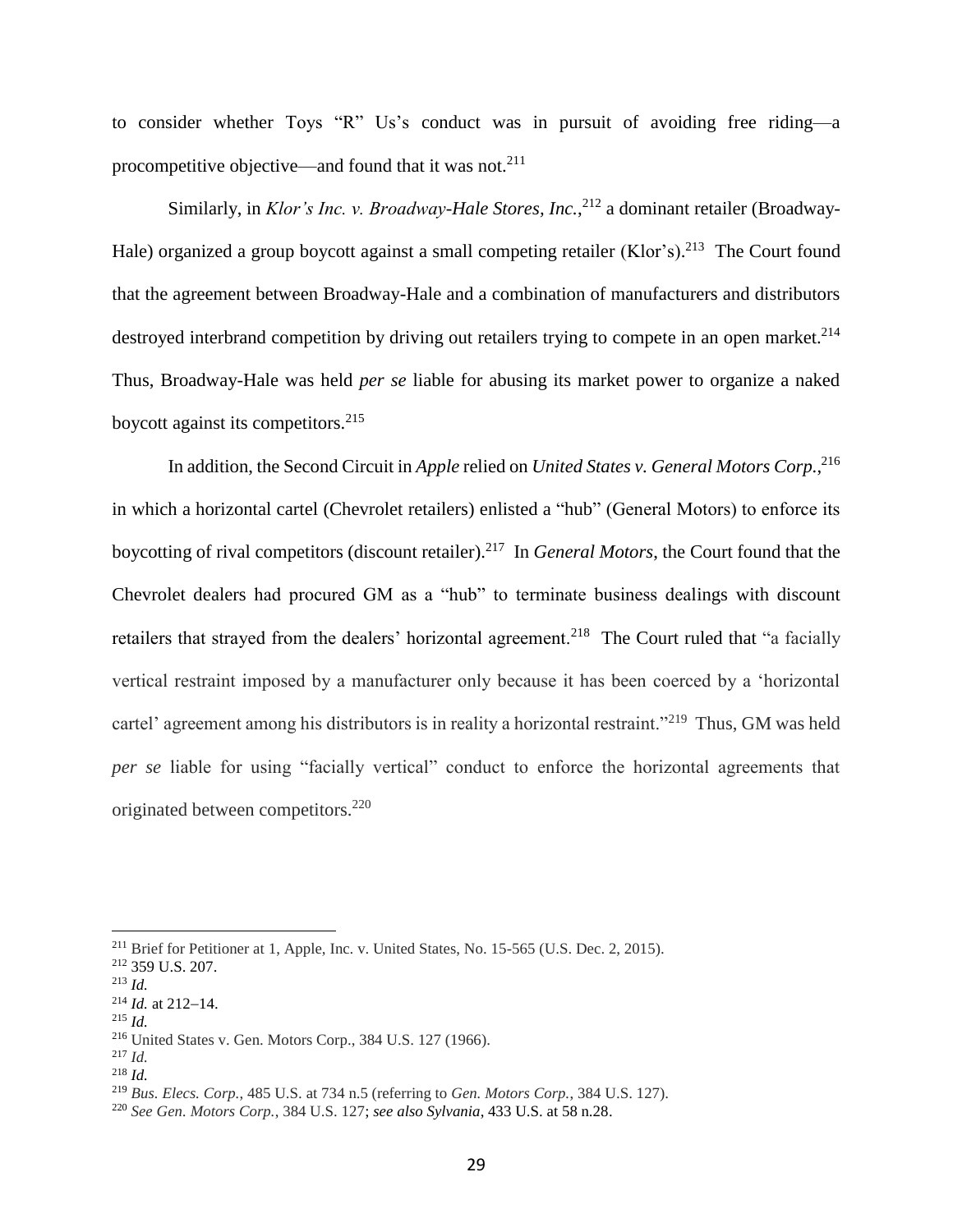Apple, by contrast, assembled suppliers for its new e-book platform in pursuit of entering a market dominated by a single retailer. Unlike Toys "R" Us and Broadway-Hale, Apple did not already dominate the relevant market, and its entry increased competition in the relevant retailer market.<sup>221</sup> Additionally, unlike GM, Apple's dealings were not "facially vertical" because Apple was not coerced by a horizontal cartel to enforce their naked restraint.<sup>222</sup> Rather, Apple's conduct was in pursuit of a non-pretextual procompetitive objective—market entry.<sup>223</sup> Apple advanced its own business interests by entering into vertical agreements with the publishers to bring its new content platform to an emerging market. Significantly, Apple's entrance into the e-book market benefitted consumers by increasing competition between e-book retailers and raising output.<sup>224</sup> Essentially, Apple's conduct was not merely a facially vertical restraint that harmed competition between the publishers. Accordingly, Apple's conduct does not fit in line with the pre-*Leegin* "hub-and-spoke" cases because its vertical role in the arrangement had inherent procompetitive effects on a new industry.

Few courts have analyzed "hub-and-spoke" conspiracies since *Leegin*.<sup>225</sup> Most recently, in *In re Musical Instruments & Equipment*, <sup>226</sup> the Ninth Circuit reconfirmed the importance of "not introducing needless confusion into antitrust terminology."<sup>227</sup> Even though the Ninth Circuit had never recognized the existence of "hub-and-spoke" conspiracies, it wrote "to clarify the analysis of such conspiracies under [Section] 1." First, the court acknowledged that sometimes "the line

<sup>221</sup> In *Toys "R" Us*, the Seventh Circuit considered the procompetitive objective of avoiding free riding. *See Toys "R" Us, 221 F.3d at 937-38.* 

<sup>222</sup> *See generally Bus. Elecs. Corp.*, 485 U.S. 717.

<sup>223</sup> *Leegin*, 551 U.S. at 913 (Breyer, J., dissenting).

<sup>224</sup> *See Apple*, 791 U.S. at 328.

 $225$  *Id.* at  $346$  (Jacobs, J. dissenting).

<sup>226</sup> 798 F.3d 1186.

<sup>227</sup> *Id.*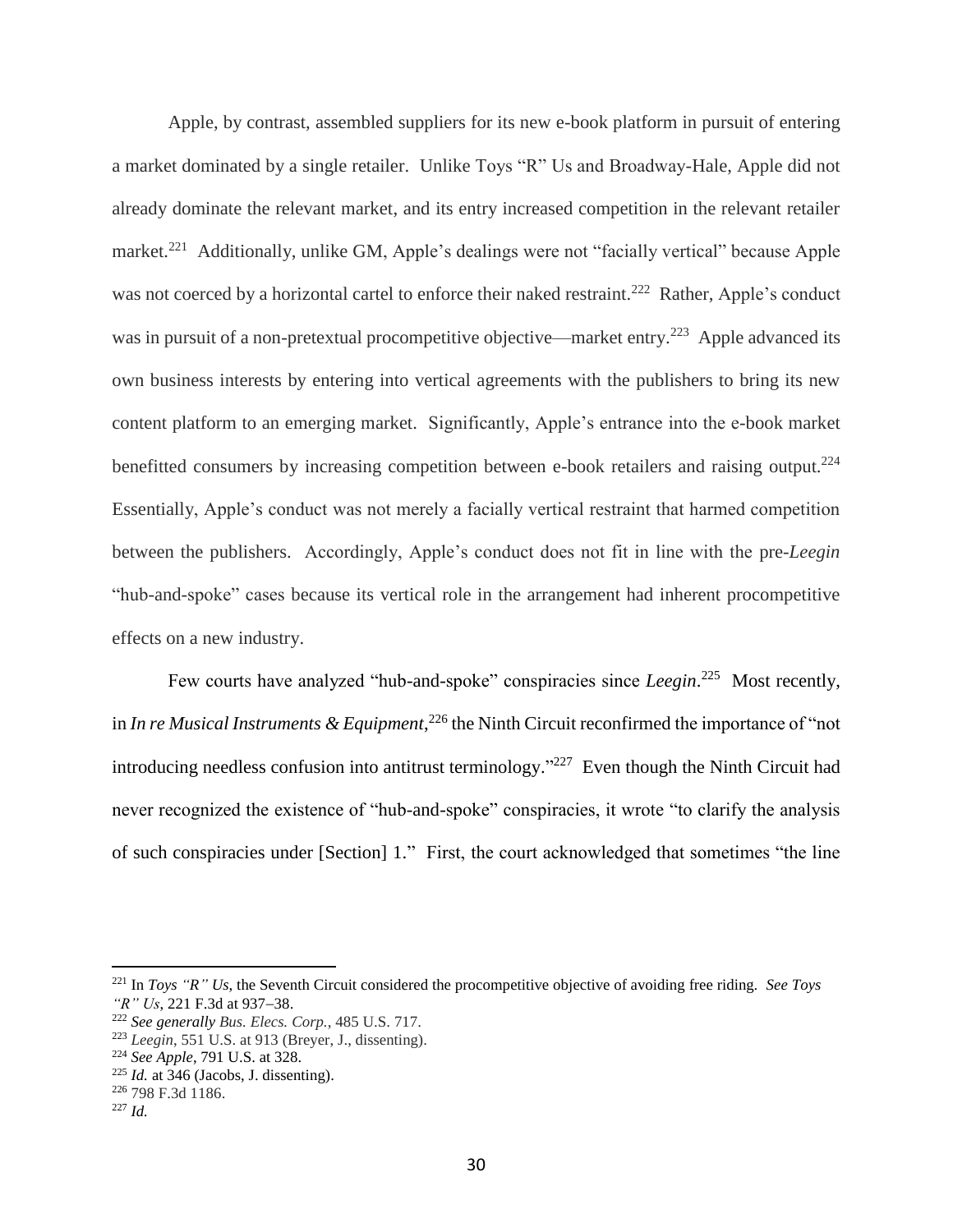between horizontal and vertical restraints can blur."<sup>228</sup> Nevertheless, the court concluded that a "hub-and-spoke" conspiracy is "simply a collection of vertical and horizontal agreements . . . , [a]nd once the conspiracy is broken into its constituent parts, the respective vertical and horizontal agreements can be analyzed either under the rule of reason or as violations *per se*."<sup>229</sup>

Similarly, in *Toledo Mack*, <sup>230</sup> the Third Circuit—following *Leegin's* instruction—held that the rule of reason standard applies even when the "purpose of [a] vertical agreement between a manufacturer and its dealers is to support illegal horizontal agreements between multiple dealers."<sup>231</sup> Toledo Mack Sales and Service, Inc. ("Toledo"), a former authorized Mack Trucks, Inc. ("Mack" or "Mack Trucks") dealer, alleged that a group of Mack dealers had agreed not to compete on prices, and further, that Mack Trucks vertically enforced that agreement by penalizing dealers that did not conform to the arrangement.<sup>232</sup> First, the Third Circuit found that Toledo presented enough direct evidence to conclude that a horizontal conspiracy not to compete existed among the Mack dealers.<sup>233</sup> The court then concluded that Mack itself entered into an anticompetitive agreement with its dealers.<sup>234</sup> The only question left for the court to decide was whether the agreement was an unreasonable restraint of trade. Relying on *Leegin*, the court determined that "[i]n contrast to horizontal price-fixing agreements between entities at the same

<sup>&</sup>lt;sup>228</sup> In re Musical Instruments & Equip. Antitrust Litig., 798 F.3d 1186 (9th Cir. 2015) (providing that while certain horizontal agreements are so inherently anticompetitive that they are *per se* violations of the Sherman Act, "[v]ertical agreements, on the other hand, are analyzed under the rule of reason, whereby courts examine the facts peculiar to the business, the history of the restraint, and the reasons why it was imposed, to determine the effect on competition in the relevant product market") (internal citations omitted).

<sup>229</sup> *Id.*

<sup>230</sup> 530 F.3d 204 (3d Cir. 2008).

<sup>231</sup> *Toledo Mack*, 530 F.3d at 225 (citing *Leegin*, 551 U.S. at 887) ("A horizontal cartel among competing manufacturers or competing retailers that decreases output or reduces competition in order to increase price is, and ought to be *per se* unlawful. To the extent a vertical agreement setting minimum resale prices is entered upon to facilitate either type of cartel, it, too, would need to be held unlawful under *the rule of reason*.") (citations omitted and emphasis added).

<sup>232</sup> *See id.*

<sup>233</sup> *Id.*

<sup>234</sup> *Id.*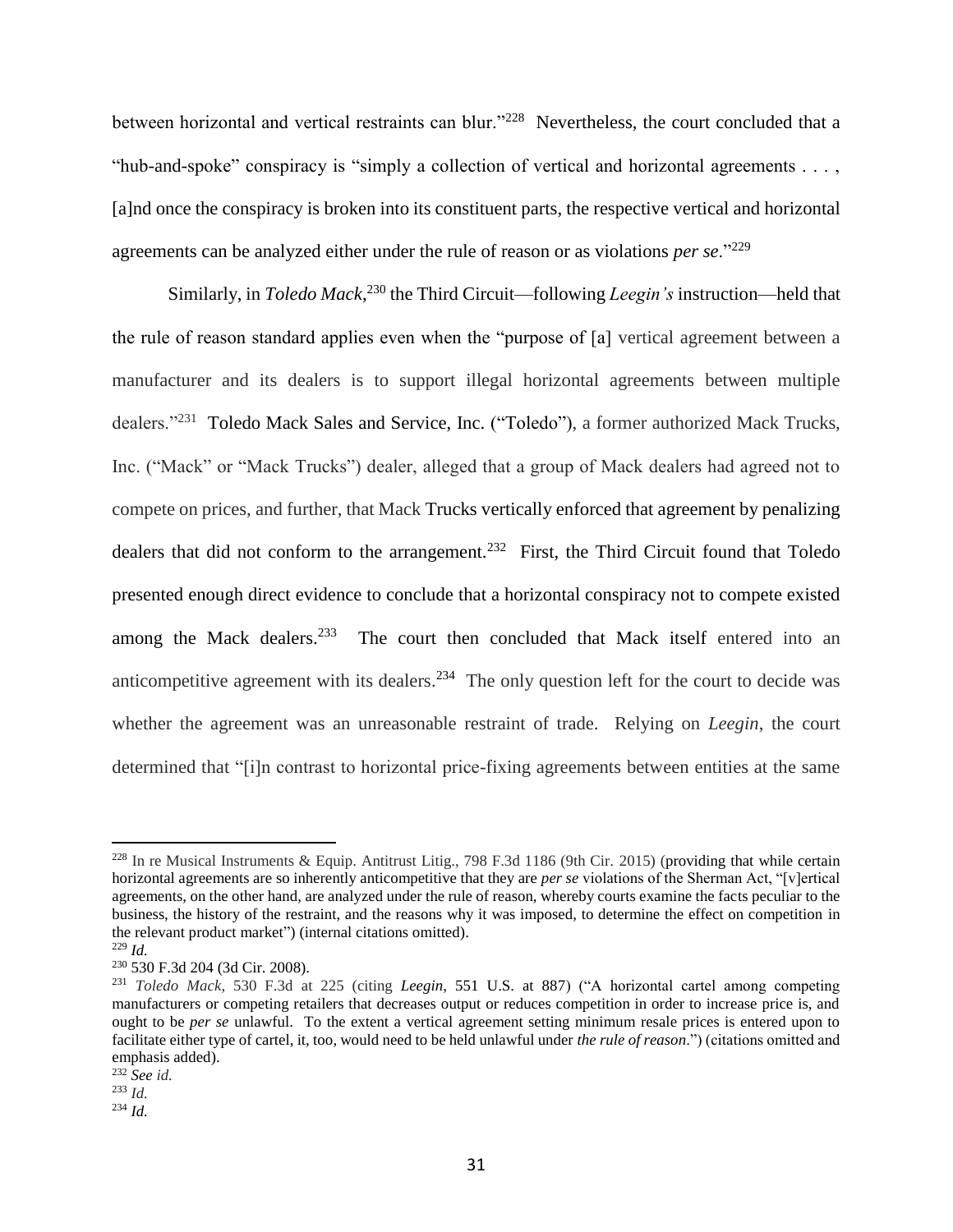level of a product's chain, the legality of a vertical agreement that imposes a restriction on the dealer's ability to sell the manufacturer's product is governed by the rule of reason."<sup>235</sup>

As Judge Jacobs and others have recognized, the majority's holding in *Apple* created a circuit split "and put [the Second Circuit] on the wrong side of it."<sup>236</sup> Both *In re Musical Equipment* and *Toledo Mack* support the proposition that *Leegin* changed how such "hub-andspoke" conspiracies are to be analyzed.<sup>237</sup> Whether the *per se* rule applies to a new market entrant whose vertical conduct facilitates a horizontal price-fixing conspiracy is a question that could drastically affect this nation's economy.<sup>238</sup> The rule of reason embodies the true test of legality under the Sherman Act because it balances the competitive effects of a restraint to determine whether the challenged agreement is one that ultimately promotes or suppresses competition.<sup>239</sup> Thus, it is imperative that the more flexible rule of reason be applied when determining the liability of a vertical facilitator of a horizontal cartel.

#### V. Conclusion

Section 1 of the Sherman Act protects competition by "'outlaw[ing] only unreasonable restraints" of trade.<sup>240</sup> Over the past century, the Supreme Court has encouraged the use of the rule of reason analysis to "distinguish[] between restraints with anticompetitive effects that are harmful to the consumer and restraints stimulating competition that are in the consumer's best interest."<sup>241</sup> Accordingly, the Supreme Court has restricted its use of *per se* illegality to a narrow set of "horizontal agreements among competitors to fix prices . . . or to divide markets."<sup>242</sup> Since

<sup>235</sup> *Id.* at 225.

<sup>236</sup> *Apple*, 791 U.S. at 347 (Jacobs, J., dissenting).

<sup>237</sup> *Id.* at 345 (Jacobs, J. dissenting).

<sup>238</sup> *See* Brief for Petitioner, Apple, Inc. v. United States, No. 15-565 (U.S. Dec. 2, 2015).

<sup>239</sup> *See* Board of Trade v. United States, 246 U.S. 231 (1918).

<sup>240</sup> *Leegin*, 551 U.S. at 885 (quoting *Khan*, 522 U.S. at 10).

 $^{241}$  *Id.* at 885–86.

<sup>242</sup> *Id.* (internal citations omitted).